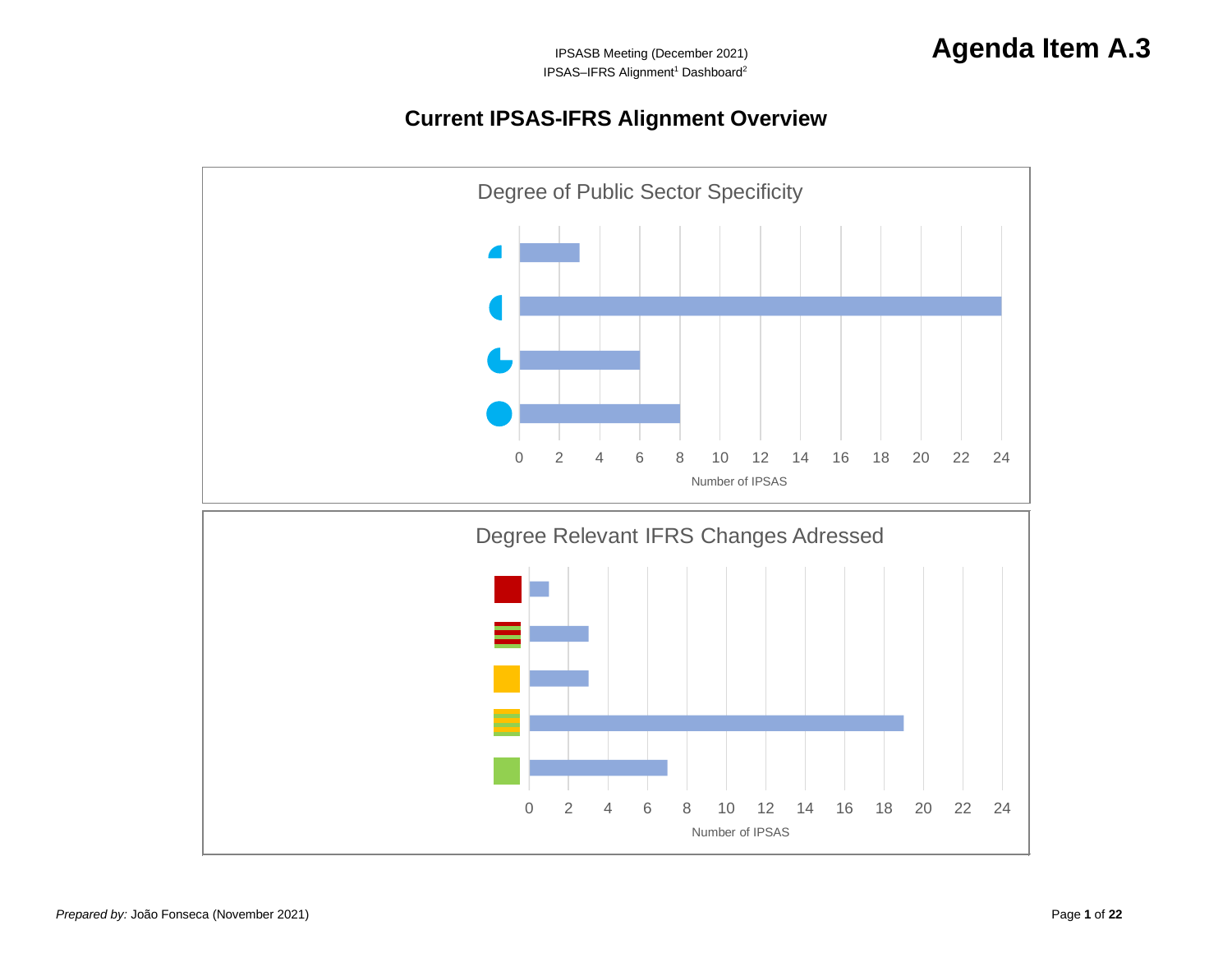#### **CONTENTS**

# **New and revised relevant IFRS, IFRIC and PS**

<span id="page-1-0"></span>• N/A

<sup>2</sup> Staff assessment

<sup>&</sup>lt;sup>1</sup> The term 'alignment' refers to the formal processes the IPSASB follows to assess the applicability of IFRS and/or GFS requirements when developing pronouncements which faithfully represent the economic substance of transactions in the public sector. Through these processes the IPSASB aims to reduce unnecessary differences with these sources of guidance when they can also be applied in the public sector context.

Key: IPSAS = International Public Sector Accounting Standard; RPG = Recommended Practice Guideline; IFRIC = International Financial Reporting Interpretation Committee; IFRS = International Financial Reporting Standard; IAS = International Accounting Standard; PS = Practice Statement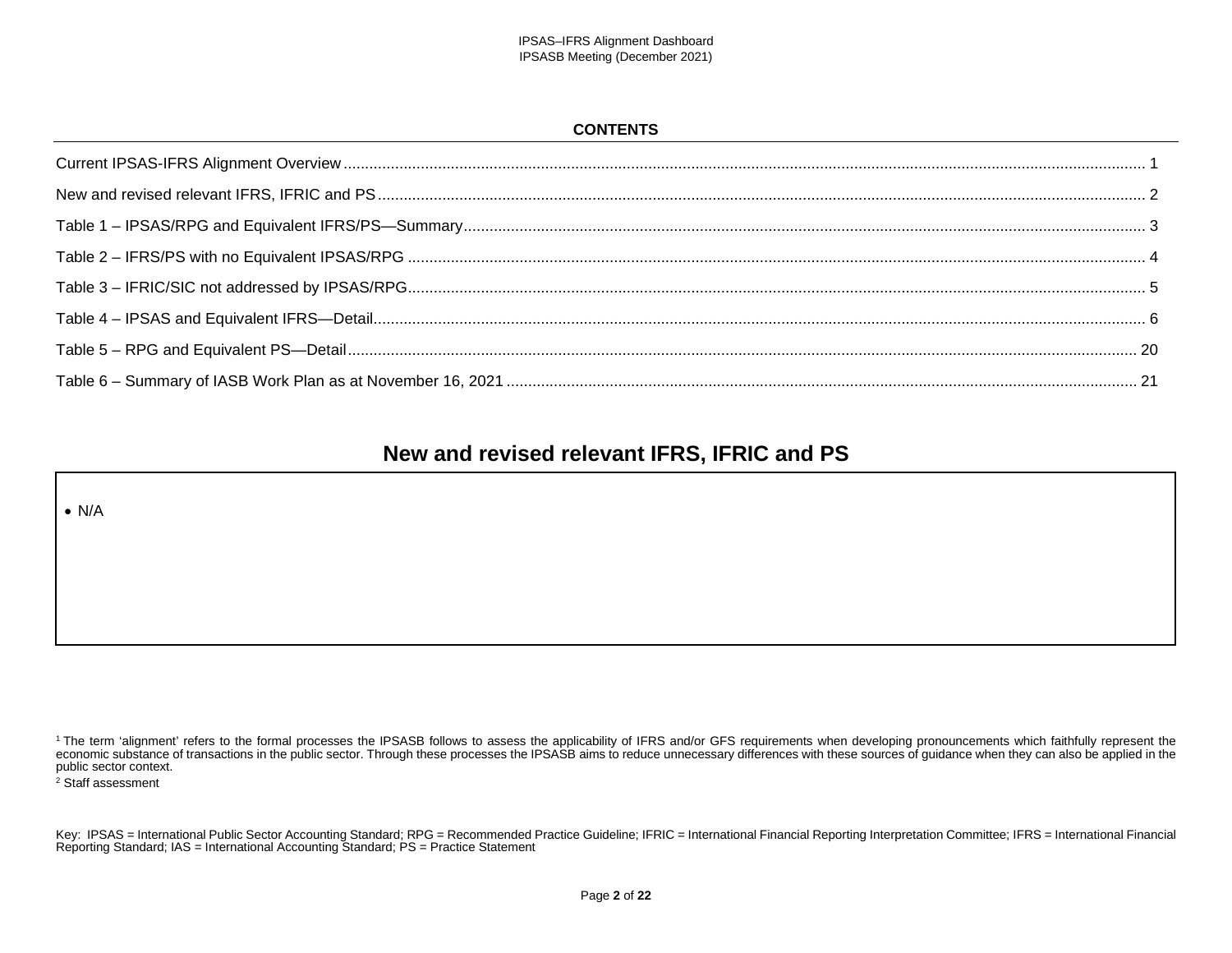<span id="page-2-36"></span><span id="page-2-35"></span><span id="page-2-34"></span><span id="page-2-33"></span><span id="page-2-32"></span><span id="page-2-31"></span><span id="page-2-30"></span><span id="page-2-22"></span><span id="page-2-21"></span><span id="page-2-20"></span><span id="page-2-19"></span><span id="page-2-18"></span><span id="page-2-17"></span><span id="page-2-16"></span><span id="page-2-7"></span><span id="page-2-6"></span><span id="page-2-5"></span><span id="page-2-4"></span><span id="page-2-3"></span><span id="page-2-2"></span><span id="page-2-1"></span><span id="page-2-0"></span>

| Table 1 - IPSAS/RPG and Equivalent IFRS/PS-Summary                              |                     |               |                                                                                          |                               |               |                                                                             |                                             |               |  |  |
|---------------------------------------------------------------------------------|---------------------|---------------|------------------------------------------------------------------------------------------|-------------------------------|---------------|-----------------------------------------------------------------------------|---------------------------------------------|---------------|--|--|
| <b>IPSAS/RPG</b>                                                                | <b>IFRS/PS</b>      | <b>Status</b> | <b>IPSAS/RPG</b>                                                                         | <b>IFRS/PS</b>                | <b>Status</b> | <b>IPSAS/RPG</b>                                                            | <b>IFRS/PS</b>                              | <b>Status</b> |  |  |
| 1, Presentation of Financial<br><b>Statements</b>                               | IAS <sub>1</sub>    |               | 20, Related Party Disclosures                                                            | <b>IAS 24</b>                 |               | 36, Investments in Associates and<br><b>Joint Ventures</b>                  | <b>IAS 28</b>                               |               |  |  |
| 2, Cash Flow Statements                                                         | IAS <sub>7</sub>    |               | 21, Impairment of Non-Cash-<br><b>Generating Assets</b>                                  | <b>IAS 36</b>                 |               | 37, Joint Arrangements                                                      | IFRS 11                                     |               |  |  |
| 3, Accounting Policies, Changes<br>in Accounting Estimates and<br><b>Errors</b> | IAS <sub>8</sub>    |               | 22. Disclosure of Financial<br>Information about the General<br><b>Government Sector</b> |                               |               | 38, Disclosure of Interests in Other<br><b>Entities</b>                     | IFRS 12                                     |               |  |  |
| 4. The Effects of Changes in<br><b>Foreign Exchange Rates</b>                   | IAS 21,<br>IFRIC 22 |               | 23, Revenue from Non-Exchange<br><b>Transactions (Taxes and Transfers)</b>               |                               |               | 39, Employee Benefits                                                       | <b>IAS 19</b>                               |               |  |  |
| <b>5. Borrowing Costs</b>                                                       | <b>IAS 23</b>       |               | 24, Presentation of Budget<br><b>Information in Financial Statements</b>                 |                               |               | 40, Public Sector Combinations                                              | IFRS <sub>3</sub>                           |               |  |  |
| 9. Revenue from Exchange<br><b>Transactions</b>                                 | <b>IAS 18</b>       |               | 26, Impairment of Cash-Generating<br>Assets                                              | <b>IAS 36</b>                 |               | 41, Financial Instruments                                                   | IFRS 9,<br>IFRIC 16,<br>IFRIC 19            |               |  |  |
| 10. Financial Reporting in<br><b>Hyperinflationary Economies</b>                | <b>IAS 29</b>       |               | 27, Agriculture                                                                          | <b>IAS 41</b>                 |               | 42, Social Benefits                                                         |                                             |               |  |  |
| 11, Construction Contracts                                                      | <b>IAS 11</b>       |               | 28, Financial Instruments:<br><b>Presentation</b>                                        | IAS 32,<br>IFRIC <sub>2</sub> |               |                                                                             |                                             |               |  |  |
| 12, Inventories                                                                 | IAS <sub>2</sub>    |               | 29, Financial Instruments:<br><b>Recognition and Measurement</b>                         | IAS 39,<br>IFRIC 16           |               | <b>Financial Reporting under the Cash</b><br><b>Basis of Accounting</b>     |                                             |               |  |  |
| 13, Leases                                                                      | <b>IAS 17</b>       | Ē             | 30, Financial Instruments:<br><b>Disclosures</b>                                         | IFRS <sub>7</sub>             |               |                                                                             |                                             |               |  |  |
| 14, Events after the Reporting<br><b>Date</b>                                   | <b>IAS 10</b>       |               | 31, Intangible Assets                                                                    | IAS 38,<br><b>SIC 32</b>      |               | RPG 1, Reporting on the Long-Term<br>Sustainability of an Entity's Finances |                                             |               |  |  |
| 16, Investment Property                                                         | <b>IAS 40</b>       |               | 32, Service Concession<br><b>Arrangements: Grantor</b>                                   | IFRIC 12.<br><b>SIC 29</b>    |               | RPG 2, Financial Statement<br><b>Discussion and Analysis</b>                | PS <sub>1</sub><br>Management<br>Commentary |               |  |  |
| 17, Property, Plant, and<br>Equipment                                           | <b>IAS 16</b>       |               | 33, First-time Adoption of Accrual<br><b>Basis IPSASs</b>                                | IFRS <sub>1</sub>             |               | <b>RPG 3, Reporting Service</b><br><b>Performance Information</b>           |                                             |               |  |  |
| 18, Segment Reporting                                                           | <b>IAS 14</b>       |               | 34, Separate Financial Statements                                                        | <b>IAS 27</b>                 |               |                                                                             |                                             |               |  |  |
| 19, Provisions, Contingent<br><b>Liabilities and Contingent Assets</b>          | <b>IAS 37</b>       |               | 35, Consolidated Financial<br><b>Statements</b>                                          | IFRS 10                       |               |                                                                             |                                             |               |  |  |

<span id="page-2-40"></span><span id="page-2-39"></span><span id="page-2-38"></span><span id="page-2-37"></span><span id="page-2-29"></span><span id="page-2-28"></span><span id="page-2-27"></span><span id="page-2-26"></span><span id="page-2-25"></span><span id="page-2-24"></span><span id="page-2-23"></span><span id="page-2-15"></span><span id="page-2-14"></span><span id="page-2-13"></span><span id="page-2-12"></span><span id="page-2-11"></span><span id="page-2-10"></span><span id="page-2-9"></span><span id="page-2-8"></span>Note: The IPSASB views the Cash Basis IPSAS as an important steppingstone on the journey to full accrual accounting rather than an end in itself.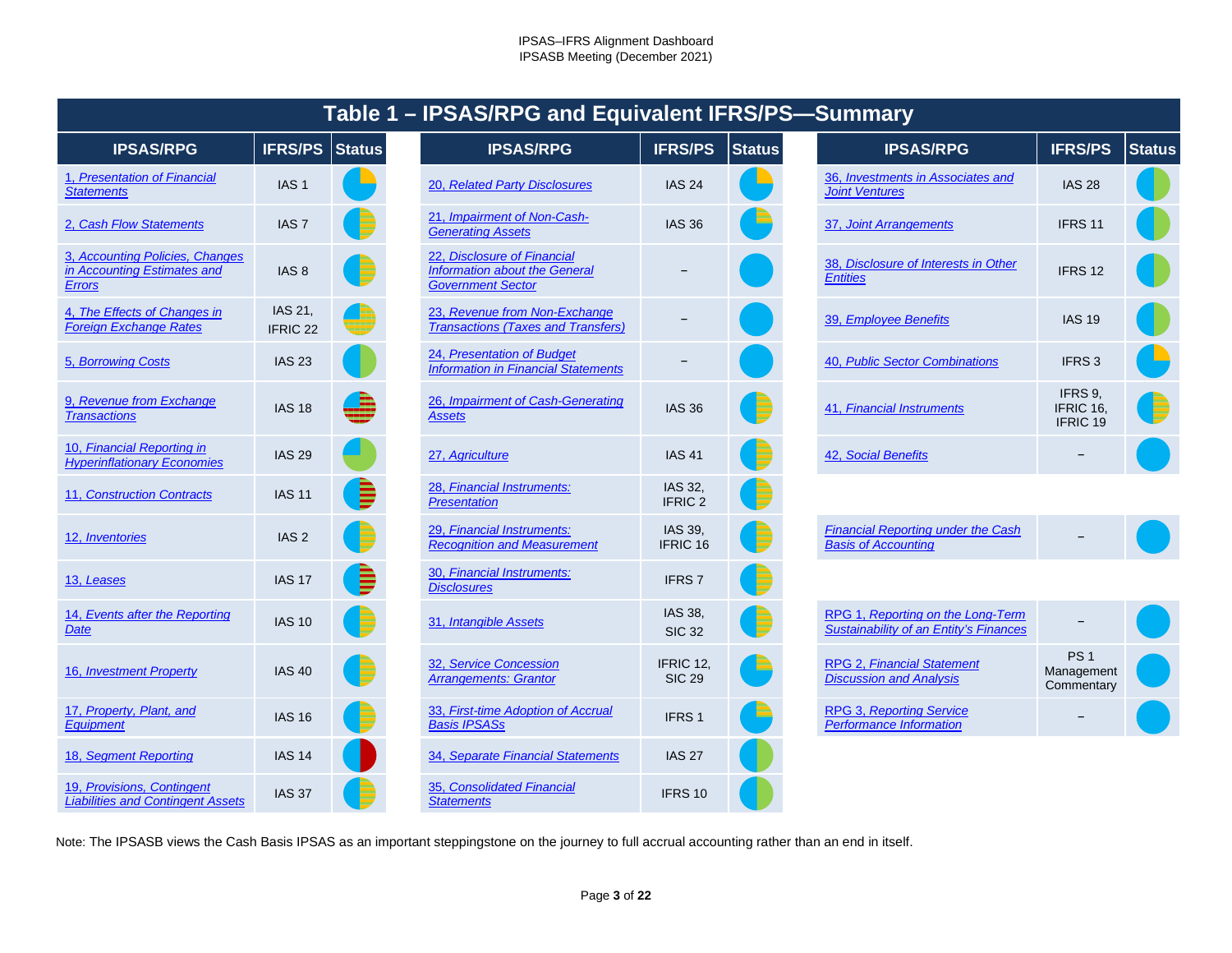<span id="page-3-0"></span>

| Table 2 – IFRS/PS with no Equivalent IPSAS/RPG <sup>12</sup>                         |               |                                                                                                                                                                                               |  |                                                                                              |               |                                                                                                                                                                                                                             |  |  |
|--------------------------------------------------------------------------------------|---------------|-----------------------------------------------------------------------------------------------------------------------------------------------------------------------------------------------|--|----------------------------------------------------------------------------------------------|---------------|-----------------------------------------------------------------------------------------------------------------------------------------------------------------------------------------------------------------------------|--|--|
| <b>IFRS</b>                                                                          | <b>Status</b> | <b>Comments</b>                                                                                                                                                                               |  | <b>IAS/PS</b>                                                                                | <b>Status</b> | <b>Comments</b>                                                                                                                                                                                                             |  |  |
| <b>IFRS 2 Share-based Payment</b>                                                    |               | Entities reporting on IPSAS basis<br>generally do not give share-based<br>payment compensation.                                                                                               |  | IAS 12 Income Taxes                                                                          |               | Entities reporting on IPSAS basis<br>generally do not pay income taxes.                                                                                                                                                     |  |  |
| <b>IFRS 5 Non-current Assets Held for Sale and</b><br><b>Discontinued Operations</b> |               | <b>IPSASB Non-current Assets Held for</b><br>Sale and Discontinued Operations<br>project                                                                                                      |  | IAS 20 Accounting for Government<br><b>Grants and Disclosure of Government</b><br>Assistance |               | Being considered through IPSASB<br>Revenue project.                                                                                                                                                                         |  |  |
| IFRS 6 Exploration for and Evaluation of<br><b>Mineral Resources</b>                 |               | IPSASB Natural Resources project                                                                                                                                                              |  | IAS 26 Accounting and Reporting by<br><b>Retirement Benefit Plans</b>                        |               | <b>IPSASB Retirement Benefit Plans</b><br>project                                                                                                                                                                           |  |  |
| <b>IFRS 13 Fair Value Measurement</b>                                                |               | <b>IPSASB Measurement project</b>                                                                                                                                                             |  | IAS 33 Earnings per Share                                                                    |               | Public sector entities generally do<br>not issue equity.                                                                                                                                                                    |  |  |
| <b>IFRS 14 Regulatory Deferral Accounts</b>                                          |               | Monitoring development of ongoing<br>IASB project Rate-regulated Activities.                                                                                                                  |  | IAS 34 Interim Financial Reporting                                                           |               | Limited interest given current<br>priority to get governments onto<br>accrual-based end year reporting.                                                                                                                     |  |  |
| <b>IFRS 17 Insurance Contracts</b>                                                   |               | Option to use IFRS 17 directly<br>included in IPSAS 42, Social Benefits.                                                                                                                      |  | Practice Statement 2: Making Materiality<br><b>Judgements</b>                                |               | The IPSASB has yet to consider<br>this Practice Statement. IPSASB<br>staff issued a Questions and<br><b>Answers on Materiality. The</b><br>IPSASB has proposed a project in<br>the mid-period work program<br>consultation. |  |  |
| <b>IFRS</b> for SMEs                                                                 |               | Differential reporting is one of the<br>academic research projects agreed in<br>the 2019-2023 Strategy. The IPSASB<br>has proposed a project in the mid-<br>period work program consultation. |  |                                                                                              |               |                                                                                                                                                                                                                             |  |  |

<sup>1</sup> Staff assessment

<sup>2</sup> Consequential amendments from IFRS with purple and white legend will only be considered if the IPSASB undertakes the project.

#### *Alignment Status:*

 $\boxtimes$ 

Being addressed in an active project.

Project proposed in the mid-period work program consultation.

Not in current IPSASB work plan.

Not relevant to the entities reporting on IPSAS basis.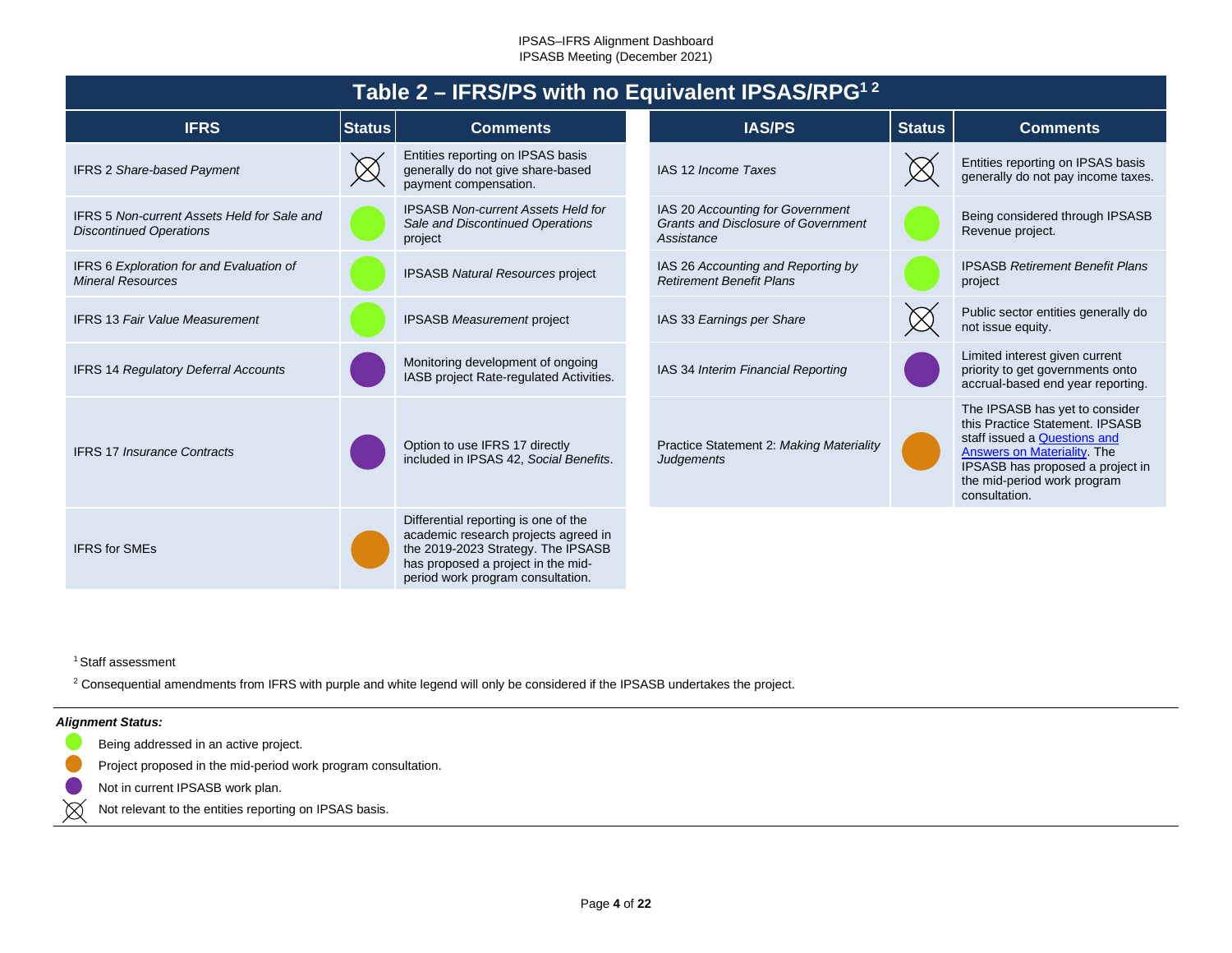<span id="page-4-0"></span>

|                                                                                                                            |               |                                                                                              | Table 3 - IFRIC/SIC not addressed by IPSAS/RPG |                                                                                              |               |                                                                                                                         |
|----------------------------------------------------------------------------------------------------------------------------|---------------|----------------------------------------------------------------------------------------------|------------------------------------------------|----------------------------------------------------------------------------------------------|---------------|-------------------------------------------------------------------------------------------------------------------------|
| <b>IFRIC</b>                                                                                                               | <b>Status</b> | <b>Comments</b>                                                                              |                                                | <b>SIC</b>                                                                                   | <b>Status</b> | <b>Comments</b>                                                                                                         |
| IFRIC 1, Changes in Existing Decommissioning.<br><b>Restoration and Similar Liabilities</b>                                |               | The IPSASB has not considered<br>the applicability of IFRIC 1 to<br>public sector entities.  |                                                | SIC-7, Introduction of the Euro                                                              |               | The IPSASB has not considered<br>the applicability of SIC 7 to public<br>sector entities.                               |
| IFRIC 5, Rights to Interests arising from<br>Decommissioning, Restoration and<br><b>Environmental Rehabilitation Funds</b> |               | The IPSASB has not considered<br>the applicability of IFRIC 5 to<br>public sector entities.  |                                                | SIC-10, Government Assistance-No<br>Specific Relation to Operating Activities                | $\boxtimes$   | The IPSASB decided to follow a<br>different approach when<br>developing IPSAS 23 and in the<br>current Revenue project. |
| IFRIC 6, Liabilities arising from Participating in a<br>Specific Market-Waste Electrical and Electronic<br>Equipment       |               | The IPSASB has not considered<br>the applicability of IFRIC 6 to<br>public sector entities.  |                                                | SIC-25, Income Taxes-Changes in the<br>Tax Status of an Entity or its<br><b>Shareholders</b> |               | Entities reporting on IPSAS basis<br>generally do not pay income taxes.                                                 |
| IFRIC 7, Applying the Restatement Approach<br>under IAS 29 Financial Reporting in<br><b>Hyperinflationary Economies</b>    |               | The IPSASB has not considered<br>the applicability of IFRIC 7 to<br>public sector entities.  |                                                |                                                                                              |               |                                                                                                                         |
| IFRIC 10, Interim Financial Reporting and<br>Impairment                                                                    |               | The IPSASB has not considered<br>the applicability of IFRIC 10 to<br>public sector entities. |                                                |                                                                                              |               |                                                                                                                         |
| IFRIC 14, IAS 19-The Limit on a Defined<br><b>Benefit Asset, Minimum Funding Requirements</b><br>and their Interaction     |               | The IPSASB has not considered<br>the applicability of IFRIC 14 to<br>public sector entities. |                                                |                                                                                              |               |                                                                                                                         |
| IFRIC 17, Distributions of Non-cash Assets to<br>Owners                                                                    |               | <b>IPSASB Non-Current Assets Held</b><br>for Sale and Discontinued<br>Operations project     |                                                |                                                                                              |               |                                                                                                                         |
| IFRIC 20, Stripping Costs in the Production<br>Phase of a Surface Mine                                                     |               | IPSASB Natural Resources project                                                             |                                                |                                                                                              |               |                                                                                                                         |
| IFRIC 21, Levies                                                                                                           |               | <b>IPSASB Transfer Expenses</b><br>project                                                   |                                                |                                                                                              |               |                                                                                                                         |
| IFRIC 23, Uncertainty over Income Tax<br><b>Treatments</b>                                                                 |               | Entities reporting on IPSAS basis<br>generally do not pay income taxes.                      |                                                |                                                                                              |               |                                                                                                                         |

### *Alignment Status:*

 $\blacksquare$ 

 $\boxtimes$ 

- Being addressed in an active project.
- Project proposed in the mid-period work program consultation.
- Not in current IPSASB work plan.
- Not relevant to the entities reporting on IPSAS basis.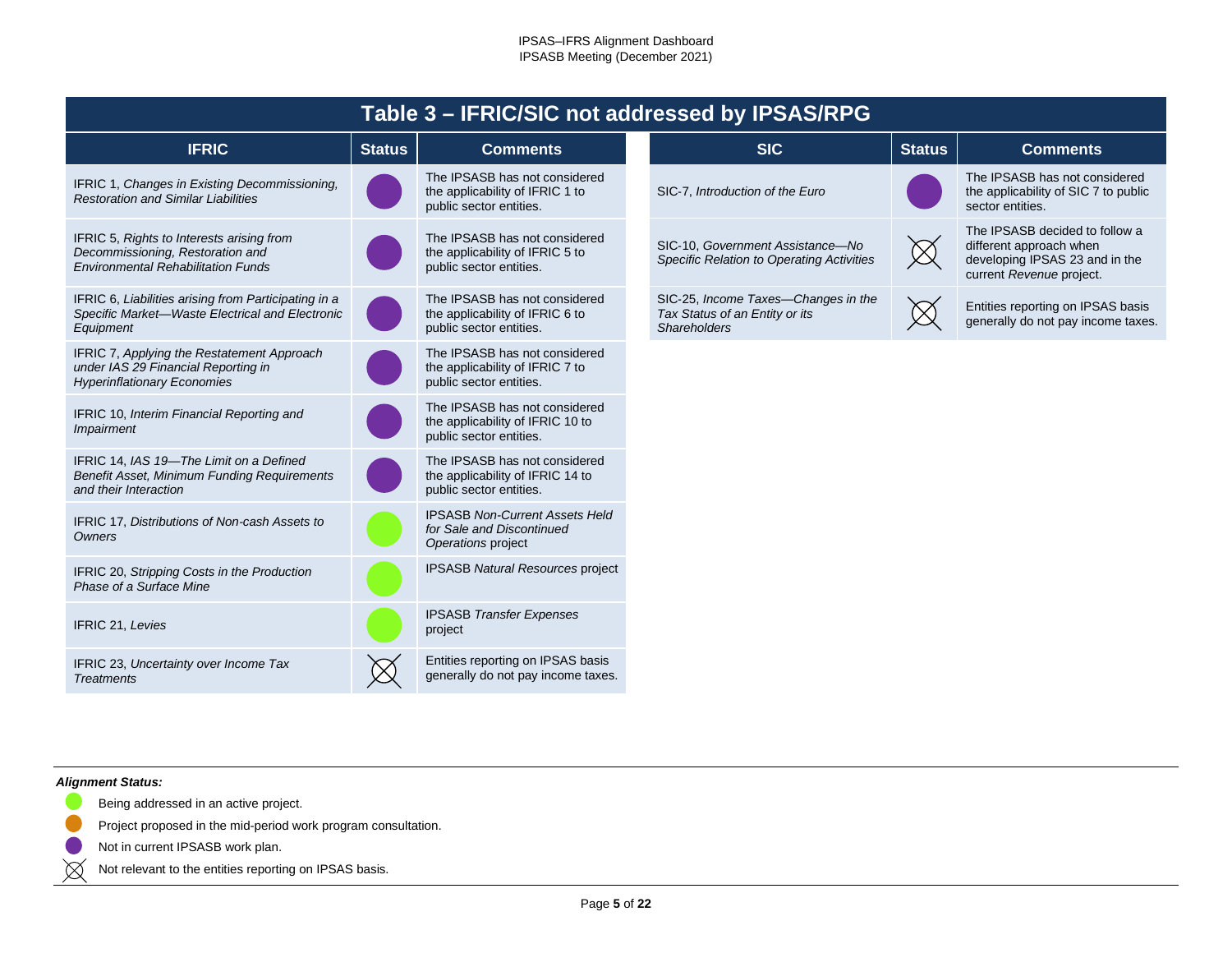<span id="page-5-1"></span><span id="page-5-0"></span>

|                                                | Table 4 - IPSAS and Equivalent IFRS-Detail        |               |                                                                                                                                                                                                                                                                                                                                                                                                                                                                                                                                                                                                                                                                                                                                                                                                                                                                                                                                                                                                          |                                                                                                                                                                                                                                                                                                                                                                                |  |  |  |  |  |  |
|------------------------------------------------|---------------------------------------------------|---------------|----------------------------------------------------------------------------------------------------------------------------------------------------------------------------------------------------------------------------------------------------------------------------------------------------------------------------------------------------------------------------------------------------------------------------------------------------------------------------------------------------------------------------------------------------------------------------------------------------------------------------------------------------------------------------------------------------------------------------------------------------------------------------------------------------------------------------------------------------------------------------------------------------------------------------------------------------------------------------------------------------------|--------------------------------------------------------------------------------------------------------------------------------------------------------------------------------------------------------------------------------------------------------------------------------------------------------------------------------------------------------------------------------|--|--|--|--|--|--|
| <b>IPSAS</b>                                   | <b>IFRS</b>                                       | <b>Status</b> | <b>Main Public Sector Differences</b>                                                                                                                                                                                                                                                                                                                                                                                                                                                                                                                                                                                                                                                                                                                                                                                                                                                                                                                                                                    | <b>Relevant IFRS Amendments not yet Considered</b>                                                                                                                                                                                                                                                                                                                             |  |  |  |  |  |  |
|                                                | <b>Presentation of Financial Statements</b>       |               |                                                                                                                                                                                                                                                                                                                                                                                                                                                                                                                                                                                                                                                                                                                                                                                                                                                                                                                                                                                                          |                                                                                                                                                                                                                                                                                                                                                                                |  |  |  |  |  |  |
| <b>IPSAS1</b><br>(Revised<br>December<br>2006) | IAS <sub>1</sub><br>(Revised<br>December<br>2003) |               | • IPSAS 1 requires the presentation of a statement showing all changes in<br>net assets/equity.<br>• IPSAS 1 does not explicitly preclude the presentation of items of revenue<br>and expense as extraordinary items, either on the face of the statement of<br>financial performance or in the notes.<br>• IPSAS 1 uses different terminology.<br>During the development of the Conceptual Framework the IPSASB decided<br>not to include "other resources" and "other obligations" as elements of<br>financial statements (see paragraphs BC5.48-BC5.56 of the Conceptual<br>Framework). Therefore, transactions where the IASB uses the term "other<br>comprehensive income" in IPSASB literature is presented in net<br>assets/equity.<br>March 2007 - Consequential amendments from Revised IAS 23 Borrowing<br>Costs<br>September 2007 - IAS 1 Presentation of Financial Statements - Revised<br>version of IAS 1 which includes the notion of comprehensive income was not<br>adopted in IPSAS 1. | <b>Active Alignment Project</b><br>Consequential amendments from IFRS 13 Fair Value Measurement, IFRS<br>15 Revenue from Contracts with Customers, and IFRS 16 Leases.<br>Improvements to IPSAS, 2021:<br>January 2020 - Classification of Liabilities as Current or Non-current<br>(Amendments to IAS 1)                                                                      |  |  |  |  |  |  |
|                                                |                                                   |               |                                                                                                                                                                                                                                                                                                                                                                                                                                                                                                                                                                                                                                                                                                                                                                                                                                                                                                                                                                                                          | July 2020 - Classification of Liabilities as Current or Non-current-Deferral<br>of Effective Date (Amendment to IAS 1)<br>Limited Scope Review of the Conceptual Framework:<br><b>October 2018</b> – Definition of Material (Amendments to IAS 1 and IAS 8)<br><b>February 2021</b> - Disclosure of Accounting Policies (Amendments to IAS 1<br>and IFRS Practice Statement 2) |  |  |  |  |  |  |
|                                                |                                                   |               | May $2010$ – Improvements to IFRSs<br>June 2011 – Presentation of Items of Other Comprehensive Income<br>(Amendments to IAS 1)<br>June 2014 - Consequential amendments from Agriculture: Bearer Plants<br>(Amendments to IAS 16 and IAS 41)<br><b>December 2014</b> – Disclosure Initiative (Amendments to IAS 1)<br>January 2016 - Consequential amendments from Disclosure Initiative<br>(Amendments to IAS 7)                                                                                                                                                                                                                                                                                                                                                                                                                                                                                                                                                                                         | New public sector specific projects prioritized for initial research and<br>scoping<br>Presentation of Financial Statements in the Public Sector.                                                                                                                                                                                                                              |  |  |  |  |  |  |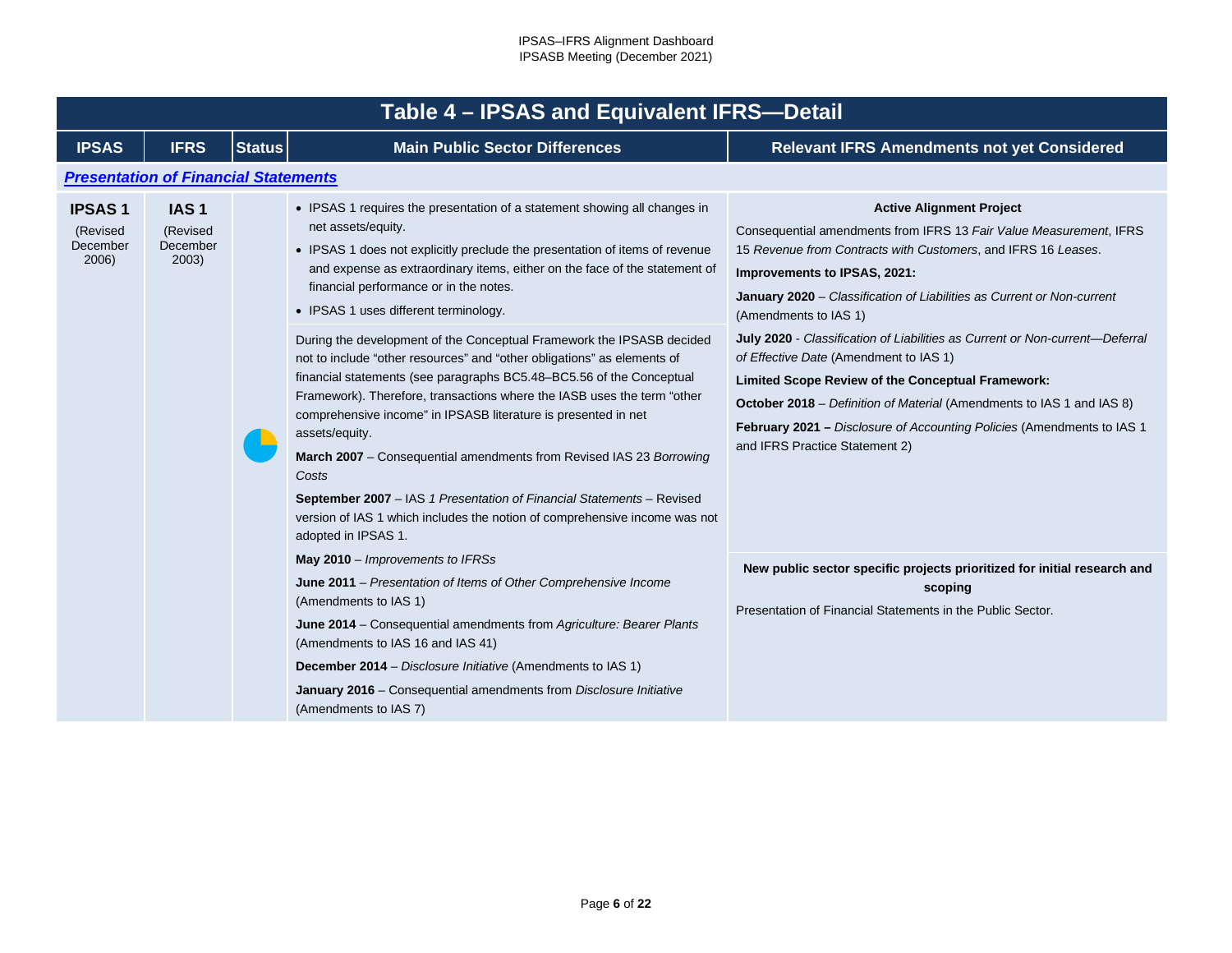<span id="page-6-0"></span>

|                              | Table 4 – IPSAS and Equivalent IFRS-Detail                             |               |                                                                                                                                                                                                                                               |                                                                                                                                                                                                         |  |  |  |  |  |  |
|------------------------------|------------------------------------------------------------------------|---------------|-----------------------------------------------------------------------------------------------------------------------------------------------------------------------------------------------------------------------------------------------|---------------------------------------------------------------------------------------------------------------------------------------------------------------------------------------------------------|--|--|--|--|--|--|
| <b>IPSAS</b>                 | <b>IFRS</b>                                                            | <b>Status</b> | <b>Main Public Sector Differences</b>                                                                                                                                                                                                         | <b>Relevant IFRS Amendments not yet Considered</b>                                                                                                                                                      |  |  |  |  |  |  |
| <b>Cash Flow Statements</b>  |                                                                        |               |                                                                                                                                                                                                                                               |                                                                                                                                                                                                         |  |  |  |  |  |  |
| <b>IPSAS 2</b><br>(May 2000) | <b>IAS 7</b><br>(December<br>1992)                                     |               | • IPSAS 2 contains a different set of definitions.<br>• IPSAS 2 encourages disclosure of a reconciliation of surplus or deficit to<br>operating cash flows in the notes to the financial statements.<br>• IPSAS 2 uses different terminology. | <b>Active Alignment Project</b><br>Consequential amendments from IFRS 16 Leases.<br>Presentation - No Active Alignment Project <sup>1</sup><br>Consequential amendments from IFRS 8 Operating Segments. |  |  |  |  |  |  |
|                              |                                                                        |               | <b>March 2007</b> – Consequential amendments from Revised IAS 23 Borrowing<br>Costs<br><b>September 2007</b> – Consequential amendments from IAS 1 Presentation of<br><b>Financial Statements</b>                                             | New public sector specific projects prioritized for initial research and<br>scoping<br>Presentation of Financial Statements in the Public Sector.                                                       |  |  |  |  |  |  |
|                              | <b>Accounting Policies, Changes in Accounting Estimates and Errors</b> |               |                                                                                                                                                                                                                                               |                                                                                                                                                                                                         |  |  |  |  |  |  |
| <b>IPSAS 3</b><br>(Revised)  | <b>IAS 8</b><br>(Revised                                               |               | • IPSAS 3 contains a different set of definitions of technical terms from IAS<br>8.                                                                                                                                                           | <b>Active Alignment Project</b><br>Consequential amendments from IFRS 13 Fair Value Measurement.                                                                                                        |  |  |  |  |  |  |

<span id="page-6-3"></span>**Improvements to IPSAS, 2021:**

March 2007 – Consequential amendments from Revised IAS 23 *Borrowing* **October 2018** – *Definition of Material* (Amendments to IAS 1 and IAS 8)

N/A

**February 2021 –** *Definition of Accounting Estimates* (Amendments to IAS 8)

**No Active Alignment Project**

**Limited Scope Review of the Conceptual Framework:**

• IPSAS 3 does not require disclosures about adjustments to basic or

**September 2007** – Consequential amendments from IAS 1 *Presentation of* 

diluted earnings per share. • IPSAS 3 uses different terminology.

*Financial Statements*

<span id="page-6-2"></span>

| The Effects of Changes in Foreign Exchange Rates |  |  |  |
|--------------------------------------------------|--|--|--|
|                                                  |  |  |  |

*Costs*

<span id="page-6-1"></span>December 2006)

December 2003)

| <b>IPSAS4</b><br>(Revised | <b>IAS 21</b><br>(Revised<br>2003 ad<br>amended in          |  | IPSAS 4 uses different terminology.                                                                                                                                                                                                  | <b>Active Alignment Project</b><br>Consequential amendments from IFRS 13 Fair Value Measurement and |  |
|---------------------------|-------------------------------------------------------------|--|--------------------------------------------------------------------------------------------------------------------------------------------------------------------------------------------------------------------------------------|-----------------------------------------------------------------------------------------------------|--|
| April 2008)               |                                                             |  | <b>September 2007</b> – Consequential amendments from IAS 1 Presentation of<br><b>Financial Statements</b><br>June 2011 – Consequential amendments from Presentation of Items of<br>Other Comprehensive Income (Amendments to IAS 1) | IFRS 16 Leases.                                                                                     |  |
|                           | 2005)<br><b>IFRIC 22</b><br>(Amended<br>up to June<br>2018) |  |                                                                                                                                                                                                                                      | <b>No Active Alignment Project</b><br>N/A                                                           |  |

<sup>1</sup> Outstanding presentation-related amendments do not impact on IFRS alignment categorization.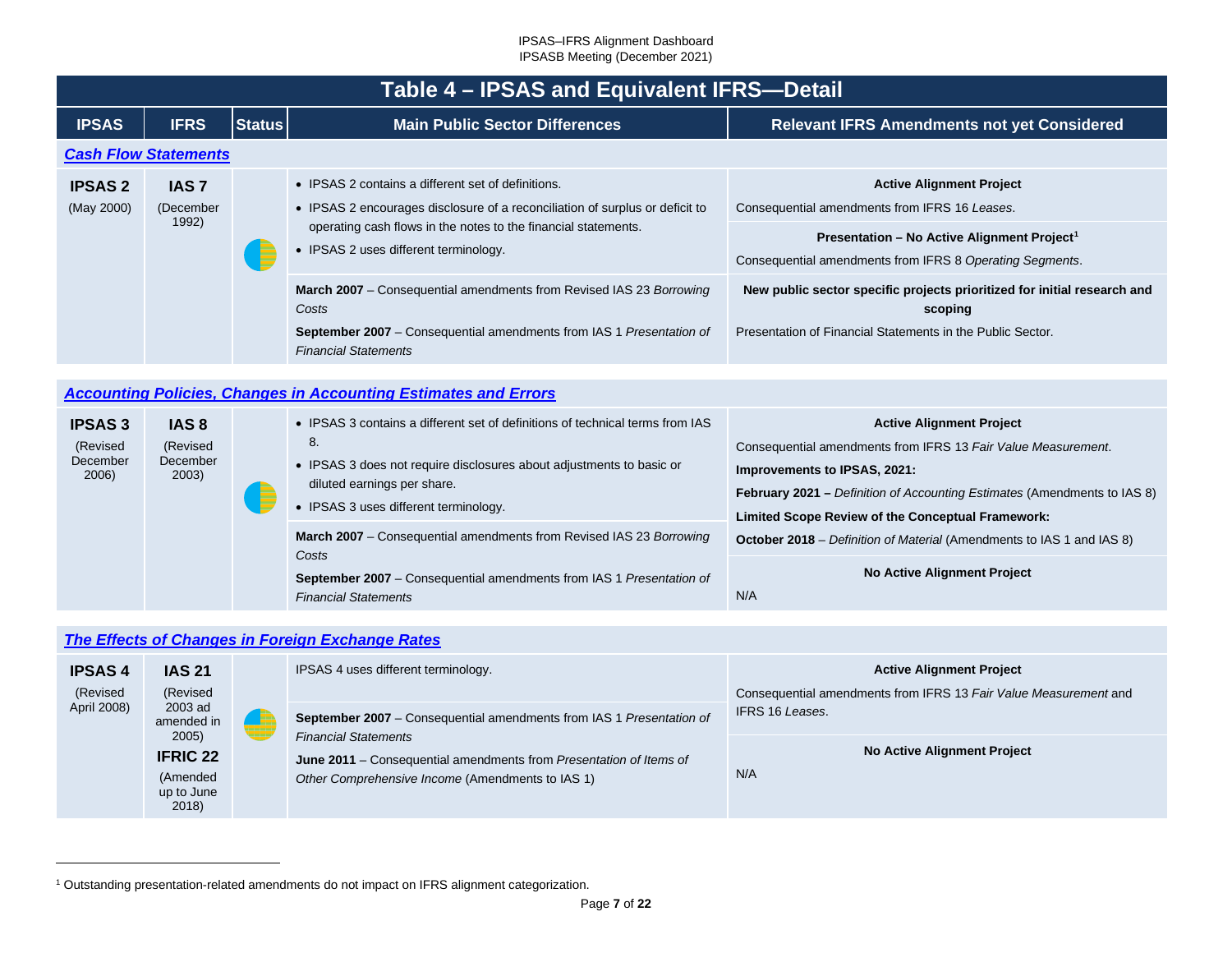<span id="page-7-0"></span>

|                              | Table 4 – IPSAS and Equivalent IFRS-Detail     |               |                                                                                                                                                                                                          |                                                                                  |  |  |  |  |  |  |  |
|------------------------------|------------------------------------------------|---------------|----------------------------------------------------------------------------------------------------------------------------------------------------------------------------------------------------------|----------------------------------------------------------------------------------|--|--|--|--|--|--|--|
| <b>IPSAS</b>                 | <b>IFRS</b>                                    | <b>Status</b> | <b>Main Public Sector Differences</b>                                                                                                                                                                    | <b>Relevant IFRS Amendments not yet Considered</b>                               |  |  |  |  |  |  |  |
|                              | <b>Borrowing Costs</b>                         |               |                                                                                                                                                                                                          |                                                                                  |  |  |  |  |  |  |  |
| <b>IPSAS 5</b><br>(May 2000) | <b>IAS 23</b><br>(Revised<br>December<br>1993) |               | IPSAS 5 uses different terminology.<br>March 2007 – Revised IAS 23 Borrowing Costs that eliminated the option of                                                                                         | <b>Active Alignment Project</b><br>Consequential amendments from IFRS 16 Leases. |  |  |  |  |  |  |  |
|                              |                                                |               | immediate recognition of borrowing costs as an expense.<br>May 2008 – Improvements to IFRSs<br>June 2014 – Consequential amendments from Agriculture: Bearer Plants<br>(Amendments to IAS 16 and IAS 41) | <b>No Active Alignment Project</b><br>N/A                                        |  |  |  |  |  |  |  |

<span id="page-7-1"></span>

| <b>Revenue from Exchange Transactions</b> |                                                |  |                                                                                               |                                                                                                                |  |  |  |  |  |
|-------------------------------------------|------------------------------------------------|--|-----------------------------------------------------------------------------------------------|----------------------------------------------------------------------------------------------------------------|--|--|--|--|--|
| <b>IPSAS 9</b><br>(July 2001)             | <b>IAS 18</b><br>(Revised<br>December<br>1993) |  | • The title of IPSAS 9 refers exchange transactions.<br>• IPSAS 9 uses different terminology. | <b>Active Alignment Project</b><br>May 2014 – IFRS 15 Revenue from Contracts with Customers replaces IAS<br>18 |  |  |  |  |  |
|                                           |                                                |  |                                                                                               | No Active Alignment Project<br>N/A                                                                             |  |  |  |  |  |

# <span id="page-7-2"></span>*[Financial Reporting in Hyperinflationary Economies](#page-2-7)*

| <b>IPSAS 10</b><br>(July 2001) | <b>IAS 29</b><br>(Reformatted<br>1994) | • IPSAS 10 does not include guidance on the restatement of current<br>financial statements.<br>• IPSAS 10 uses different terminology.          | Fully updated. |
|--------------------------------|----------------------------------------|------------------------------------------------------------------------------------------------------------------------------------------------|----------------|
|                                |                                        | <b>September 2007</b> – Consequential amendments from IAS 1 Presentation of<br><b>Financial Statements</b><br>May 2008 – Improvements to IFRSs |                |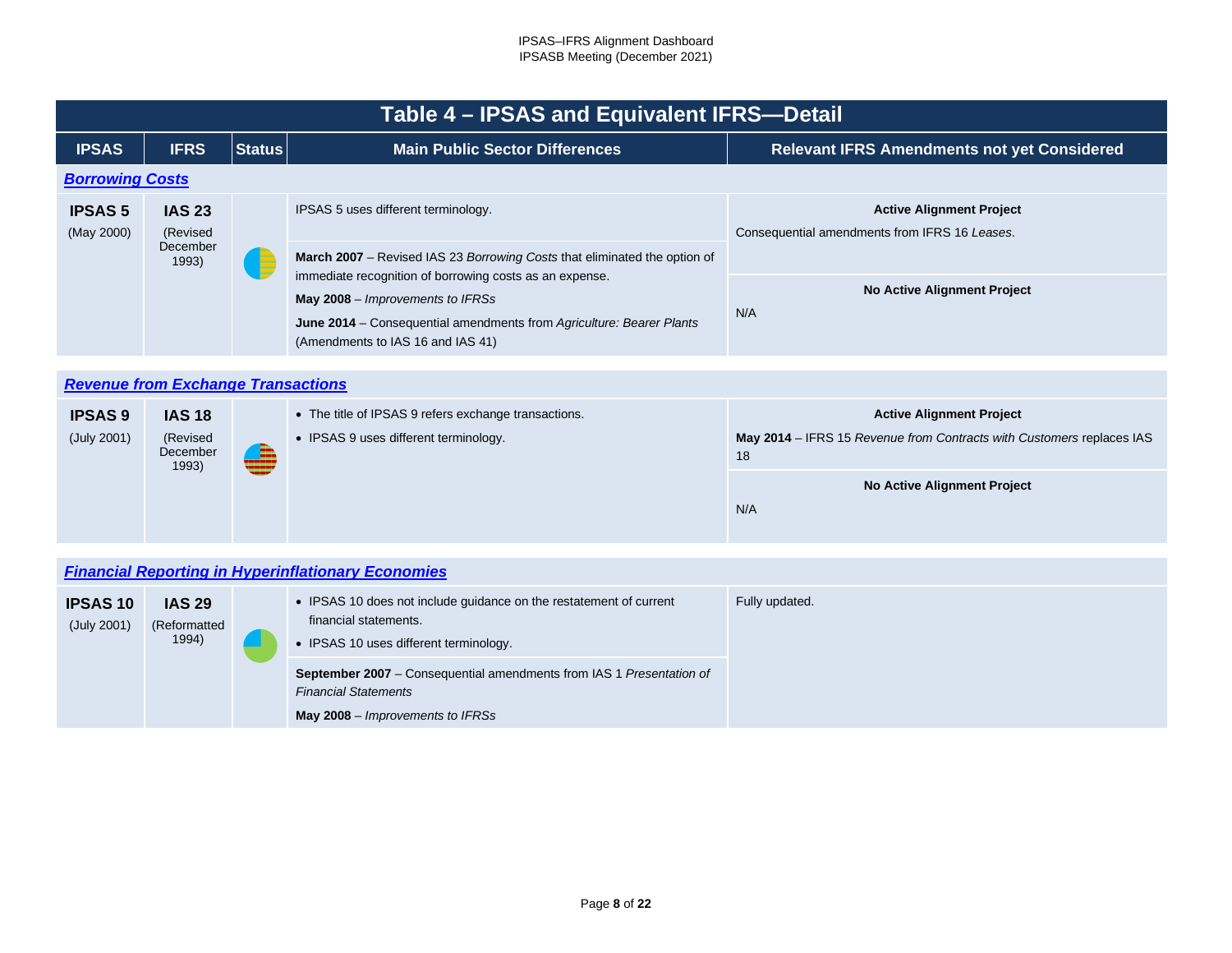<span id="page-8-2"></span><span id="page-8-1"></span><span id="page-8-0"></span>

|                                                 | Table 4 - IPSAS and Equivalent IFRS-Detail        |               |                                                                                                                                                                                                                                                                                                                                                                                            |                                                                                                                                                                        |  |  |  |  |  |
|-------------------------------------------------|---------------------------------------------------|---------------|--------------------------------------------------------------------------------------------------------------------------------------------------------------------------------------------------------------------------------------------------------------------------------------------------------------------------------------------------------------------------------------------|------------------------------------------------------------------------------------------------------------------------------------------------------------------------|--|--|--|--|--|
| <b>IPSAS</b>                                    | <b>IFRS</b>                                       | <b>Status</b> | <b>Main Public Sector Differences</b>                                                                                                                                                                                                                                                                                                                                                      | <b>Relevant IFRS Amendments not yet Considered</b>                                                                                                                     |  |  |  |  |  |
|                                                 | <b>Construction Contracts</b>                     |               |                                                                                                                                                                                                                                                                                                                                                                                            |                                                                                                                                                                        |  |  |  |  |  |
| <b>IPSAS11</b><br>(July 2001)                   | <b>IAS 11</b><br>(Revised<br>December<br>1993)    |               | • IPSAS 11 includes binding arrangements that do not take the form of a<br>legal contract.<br>• IPSAS 11 includes non-cost and noncommercial contracts within the                                                                                                                                                                                                                          | <b>Active Alignment Project</b><br>May 2014 - IFRS 15 Revenue from Contracts with Customers replaces IAS<br>18                                                         |  |  |  |  |  |
|                                                 |                                                   |               | scope of the Standard.<br>• IPSAS 11 uses different terminology.                                                                                                                                                                                                                                                                                                                           | <b>No Active Alignment Project</b><br>N/A                                                                                                                              |  |  |  |  |  |
|                                                 |                                                   |               | March 2007 - Consequential amendments from IAS 23 Borrowing Costs<br><b>September 2007</b> – Consequential amendments from IAS 1 Presentation of<br><b>Financial Statements</b>                                                                                                                                                                                                            |                                                                                                                                                                        |  |  |  |  |  |
|                                                 |                                                   |               |                                                                                                                                                                                                                                                                                                                                                                                            |                                                                                                                                                                        |  |  |  |  |  |
| <b>Inventories</b>                              |                                                   |               |                                                                                                                                                                                                                                                                                                                                                                                            |                                                                                                                                                                        |  |  |  |  |  |
| <b>IPSAS12</b><br>(Revised<br>December<br>2006) | IAS <sub>2</sub><br>(Revised<br>December<br>2003) | E             | • IPSAS 12 requires that where inventories are acquired through a non-<br>exchange transaction, their cost is their fair value as at the date of<br>acquisition.<br>• IPSAS 12 requires that where inventories are provided at no charge or for<br>a nominal charge, they are to be valued at the lower of cost and current<br>replacement cost.<br>• IPSAS 12 uses different terminology. | <b>Active Alignment Project</b><br>Consequential amendments from IFRS 13 Fair Value Measurement, IFRS<br>15 Revenue from Contracts with Customers, and IFRS 16 Leases. |  |  |  |  |  |
|                                                 |                                                   |               |                                                                                                                                                                                                                                                                                                                                                                                            | Presentation - No Active Alignment Project <sup>2</sup><br>Consequential amendments from IFRS 8 Operating Segments.                                                    |  |  |  |  |  |

<sup>2</sup> Outstanding presentation-related amendments do not impact on IFRS alignment categorization.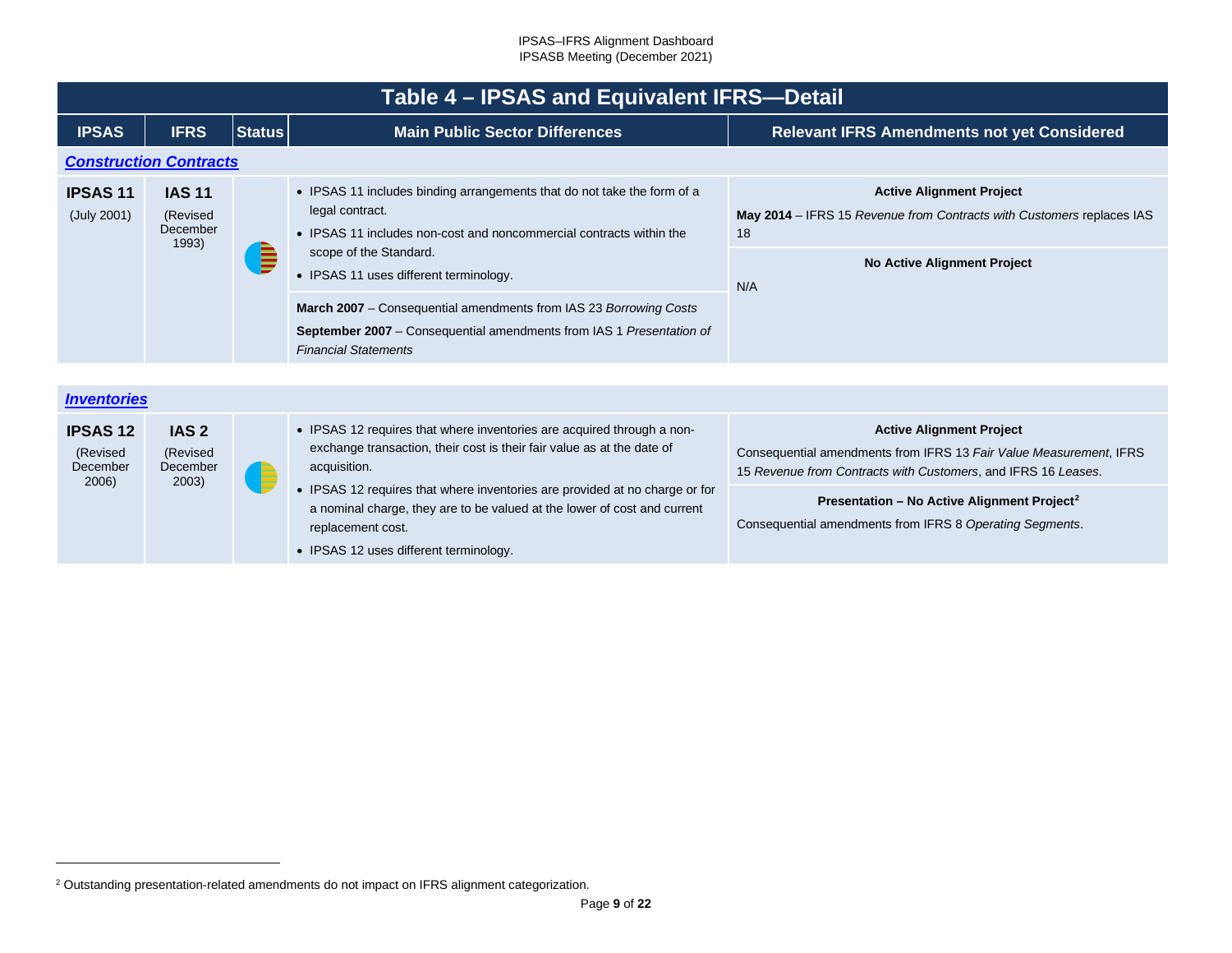<span id="page-9-0"></span>

|                                                  | Table 4 - IPSAS and Equivalent IFRS-Detail     |               |                                                                                                                                                                                                                                                                                                                        |                                                                                                                                                                                                                                                                                                                                                                                                                                                                                                                                                                                                                                                                                                                                                        |  |
|--------------------------------------------------|------------------------------------------------|---------------|------------------------------------------------------------------------------------------------------------------------------------------------------------------------------------------------------------------------------------------------------------------------------------------------------------------------|--------------------------------------------------------------------------------------------------------------------------------------------------------------------------------------------------------------------------------------------------------------------------------------------------------------------------------------------------------------------------------------------------------------------------------------------------------------------------------------------------------------------------------------------------------------------------------------------------------------------------------------------------------------------------------------------------------------------------------------------------------|--|
| <b>IPSAS</b>                                     | <b>IFRS</b>                                    | <b>Status</b> | <b>Main Public Sector Differences</b>                                                                                                                                                                                                                                                                                  | <b>Relevant IFRS Amendments not yet Considered</b>                                                                                                                                                                                                                                                                                                                                                                                                                                                                                                                                                                                                                                                                                                     |  |
| <b>Leases</b>                                    |                                                |               |                                                                                                                                                                                                                                                                                                                        |                                                                                                                                                                                                                                                                                                                                                                                                                                                                                                                                                                                                                                                                                                                                                        |  |
| <b>IPSAS 13</b><br>(Revised<br>December<br>2006) | <b>IAS 17</b><br>(Revised<br>December<br>2003) | ₿             | • IPSAS 13 has additional implementation guidance that illustrates the<br>classification of a lease, the treatment of a finance lease by a lessee, the<br>treatment of a finance lease by a lessor, and the calculation of the interest<br>rate implicit in a finance lease.<br>• IPSAS 13 uses different terminology. | <b>Active Alignment Project</b><br>January 2016 - IFRS 16 Leases replaces IAS 17<br>Consequential amendments from IFRS 5 Non-current Assets Held for Sale<br>and Discontinued Operations. (Included in ED 75, Leases)<br>May 2020 - Annual Improvements to IFRS® Standards 2018-2020<br>(Amendments to the Illustrative Example in IFRS 16) (Included in ED 75)<br>May 2020 - Covid-19-Related Rent Concessions (Included in ED 75)<br>August 2020 – Interest Rate Benchmark Reform—Phase 2 (Amendments to<br>IFRS 9, IAS 39, IFRS 7, IFRS 4 and IFRS 16) (Not included in ED 75)<br>March 2021 - Covid-19-Related Rent Concessions beyond 30 June 2021<br>(Amendment to IFRS 16) (Not included in ED 75)<br><b>No Active Alignment Project</b><br>N/A |  |

<span id="page-9-1"></span>

|                                                  | <b>Events After the Reporting Date</b>         |                                                                                                                                                                                                                                                                                                                                |                                                                                                                                                                                                                          |
|--------------------------------------------------|------------------------------------------------|--------------------------------------------------------------------------------------------------------------------------------------------------------------------------------------------------------------------------------------------------------------------------------------------------------------------------------|--------------------------------------------------------------------------------------------------------------------------------------------------------------------------------------------------------------------------|
| <b>IPSAS 14</b><br>(Revised<br>December<br>2006) | <b>IAS 10</b><br>(Revised<br>December<br>2003) | • IPSAS 14 uses different terminology and different title.<br>• IPSAS 14 notes that where the going concern assumption is no longer<br>appropriate, judgment is required in determining the impact of this change<br>on the carrying value of assets and liabilities recognized in the financial<br>statements (paragraph 22). | <b>Active Alignment Project</b><br>Consequential amendments from IFRS 5 Non-current Assets Held for Sale<br>and Discontinued Operations and IFRS 13 Fair Value Measurement.<br><b>No Active Alignment Project</b><br>N/A |
|                                                  |                                                | <b>September 2007</b> – Consequential amendments from IAS 1 Presentation of<br><b>Financial Statements</b>                                                                                                                                                                                                                     |                                                                                                                                                                                                                          |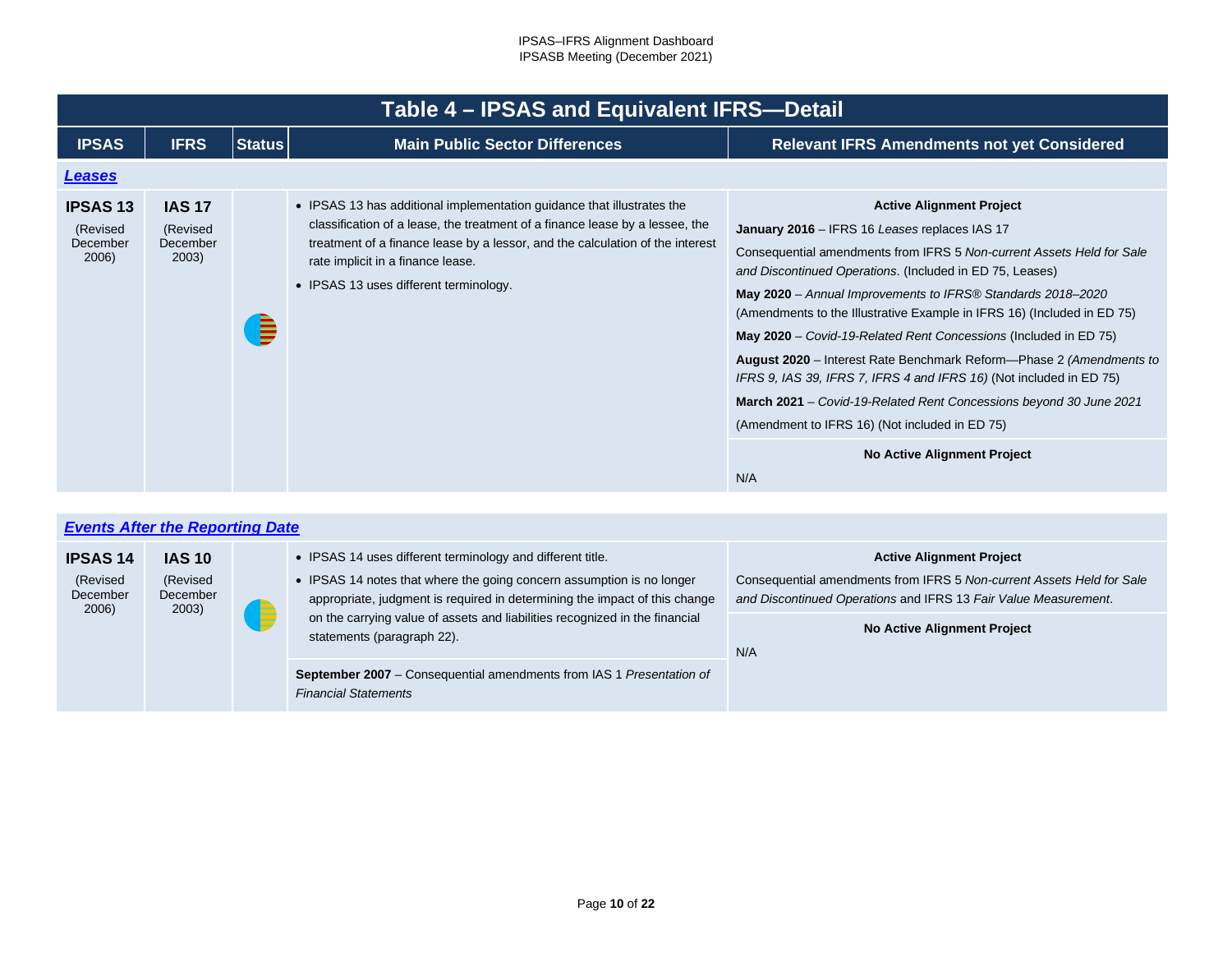<span id="page-10-0"></span>

|                                                  | Table 4 – IPSAS and Equivalent IFRS-Detail     |               |                                                                                                                                                                                                                                                                                                                                                                              |                                                                                                                                                                                                                                                                                                                          |  |
|--------------------------------------------------|------------------------------------------------|---------------|------------------------------------------------------------------------------------------------------------------------------------------------------------------------------------------------------------------------------------------------------------------------------------------------------------------------------------------------------------------------------|--------------------------------------------------------------------------------------------------------------------------------------------------------------------------------------------------------------------------------------------------------------------------------------------------------------------------|--|
| <b>IPSAS</b>                                     | <b>IFRS</b>                                    | <b>Status</b> | <b>Main Public Sector Differences</b>                                                                                                                                                                                                                                                                                                                                        | <b>Relevant IFRS Amendments not yet Considered</b>                                                                                                                                                                                                                                                                       |  |
| <b>Investment Property</b>                       |                                                |               |                                                                                                                                                                                                                                                                                                                                                                              |                                                                                                                                                                                                                                                                                                                          |  |
| <b>IPSAS 16</b><br>(Revised<br>December<br>2006) | <b>IAS 40</b><br>(Revised<br>December<br>2003) |               | • IPSAS 16 requires that investment property initially be measured at cost<br>and specifies that where an asset is acquired for no cost or for a nominal<br>cost, its cost is its fair value as at the date of acquisition.<br>• IPSAS 16 uses different terminology.<br>September 2007 - Consequential amendments from IAS 1 Presentation of<br><b>Financial Statements</b> | <b>Active Alignment Project</b><br>Consequential amendments from IFRS 5 Non-current Assets Held for Sale<br>and Discontinued Operations, IFRS 13 Fair Value Measurement, IFRS 15<br>Revenue from Contracts with Customers, and IFRS 16 Leases.                                                                           |  |
|                                                  |                                                |               |                                                                                                                                                                                                                                                                                                                                                                              |                                                                                                                                                                                                                                                                                                                          |  |
|                                                  |                                                |               |                                                                                                                                                                                                                                                                                                                                                                              | <b>No Active Alignment Project</b><br>N/A                                                                                                                                                                                                                                                                                |  |
|                                                  |                                                |               |                                                                                                                                                                                                                                                                                                                                                                              |                                                                                                                                                                                                                                                                                                                          |  |
|                                                  | <b>Property, Plant, and Equipment</b>          |               |                                                                                                                                                                                                                                                                                                                                                                              |                                                                                                                                                                                                                                                                                                                          |  |
| <b>IPSAS 17</b><br>(Revised<br>December<br>2006) | <b>IAS 16</b><br>(Revised<br>December<br>2003) |               | • Under IPSAS 17 revaluation increases and decreases are offset on a<br>class of assets basis.<br>• IPSAS 17 states that where an item is acquired at no cost, or for a<br>nominal cost, its cost is its fair value as at the date it is acquired.<br>• IPSAS 17 uses different terminology.                                                                                 | <b>Active Alignment Project</b><br>Consequential amendments from IFRS 5 Non-current Assets Held for Sale<br>and Discontinued Operations, IFRS 13 Fair Value Measurement, IFRS 15<br>Revenue from Contracts with Customers, and IFRS 16 Leases.<br>May 2020 - Property, Plant and Equipment: Proceeds before Intended Use |  |

• IPSAS 17 uses different terminology.

*Financial Statements*

<span id="page-10-1"></span>E

**March 2007** – Consequential amendments from IAS 23 *Borrowing Costs* **September 2007** – Consequential amendments from IAS 1 *Presentation of*  (Amendments to IAS 16) (Included in ED 78)

N/A

**No Active Alignment Project**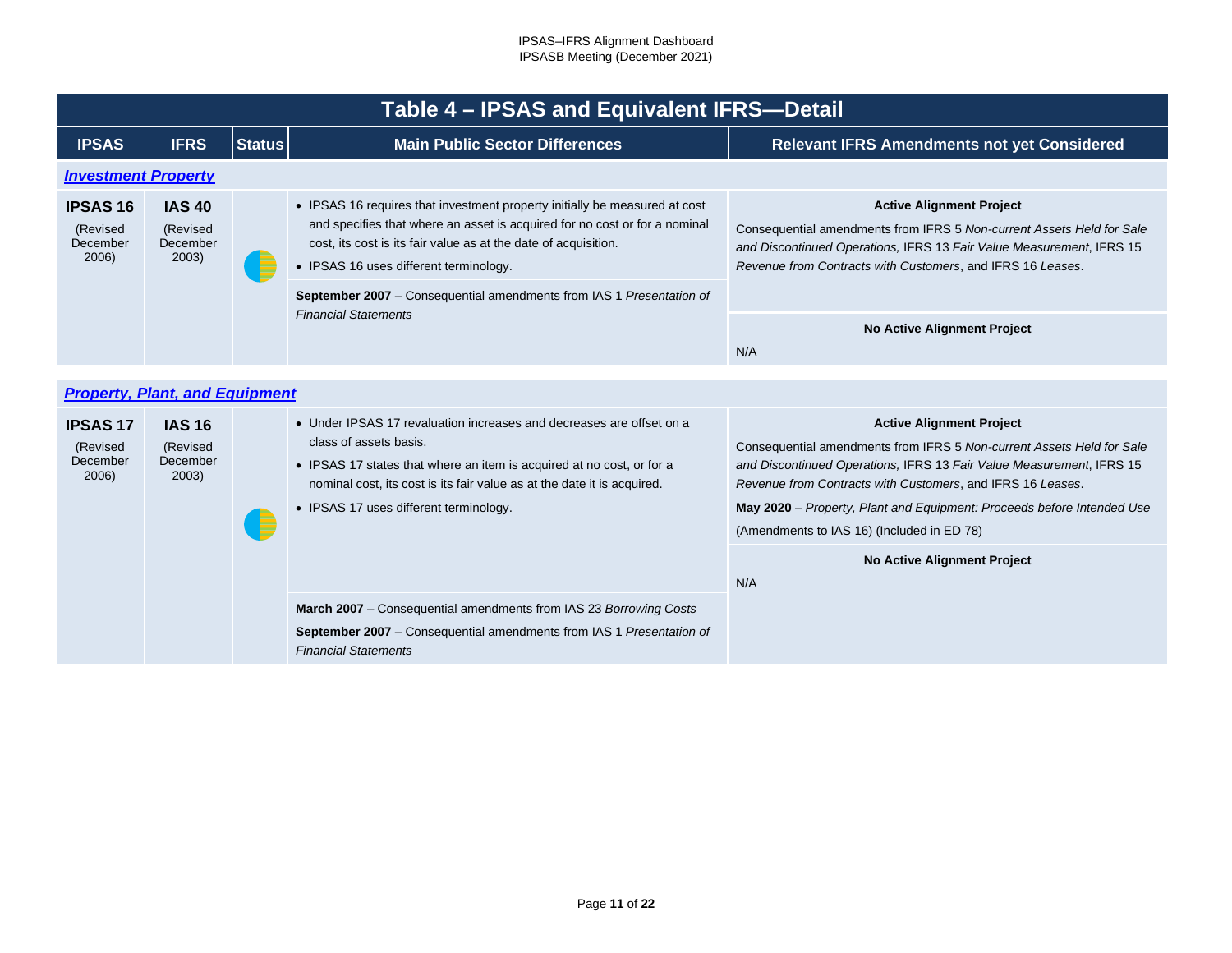<span id="page-11-2"></span><span id="page-11-1"></span><span id="page-11-0"></span>

|                                      | Table 4 - IPSAS and Equivalent IFRS-Detail |               |                                                                                                                                                                                                                                                                                                                                                                                                                                                                                                                                                                                                                                      |                                                                                                                                                                                                                                                                                                                                                                                               |  |
|--------------------------------------|--------------------------------------------|---------------|--------------------------------------------------------------------------------------------------------------------------------------------------------------------------------------------------------------------------------------------------------------------------------------------------------------------------------------------------------------------------------------------------------------------------------------------------------------------------------------------------------------------------------------------------------------------------------------------------------------------------------------|-----------------------------------------------------------------------------------------------------------------------------------------------------------------------------------------------------------------------------------------------------------------------------------------------------------------------------------------------------------------------------------------------|--|
| <b>IPSAS</b>                         | <b>IFRS</b>                                | <b>Status</b> | <b>Main Public Sector Differences</b>                                                                                                                                                                                                                                                                                                                                                                                                                                                                                                                                                                                                | <b>Relevant IFRS Amendments not yet Considered</b>                                                                                                                                                                                                                                                                                                                                            |  |
| <b>Segment Reporting</b>             |                                            |               |                                                                                                                                                                                                                                                                                                                                                                                                                                                                                                                                                                                                                                      |                                                                                                                                                                                                                                                                                                                                                                                               |  |
| <b>IPSAS 18</b><br>(June 2002)       | <b>IAS 14</b><br>(Revised<br>1997)         |               | • IPSAS 18 defines segments differently from IAS 14.<br>• IPSAS 18 does not require the disclosure of segment result. IPSAS 18<br>encourages, but does not require, the disclosure of significant non-cash<br>revenues that are included in segment revenue, segment depreciation,<br>and other non-cash expenses or segment cash flows as required by<br>IPSAS 2, Cash Flow Statements.<br>• IPSAS 18 uses different terminology.<br>September 2007 - Consequential amendments from IAS 1 Presentation of<br><b>Financial Statements</b>                                                                                            | <b>Active Alignment Project</b><br>N/A<br><b>No Active Alignment Project</b><br>November 2006 - IFRS 8 Operating Segments replaces IAS 14 Segment<br>Reporting                                                                                                                                                                                                                                |  |
|                                      |                                            |               |                                                                                                                                                                                                                                                                                                                                                                                                                                                                                                                                                                                                                                      |                                                                                                                                                                                                                                                                                                                                                                                               |  |
|                                      |                                            |               | <b>Provisions, Contingent Liabilities and Contingent Assets</b>                                                                                                                                                                                                                                                                                                                                                                                                                                                                                                                                                                      |                                                                                                                                                                                                                                                                                                                                                                                               |  |
| <b>IPSAS 19</b><br>(October<br>2002) | <b>IAS 37</b><br>(September<br>1998)       |               | • IPSAS 19 uses different terminology.<br>• The scope of IPSAS 19 clarifies that it does not apply to provisions and<br>contingent liabilities arising from social benefits provided by an entity for<br>which it does not receive consideration that is approximately equal to the<br>value of the goods and services provided directly in return from recipients<br>of those benefits. However, if the entity elects to recognize provisions for<br>social benefits, IPSAS 19 requires certain disclosures in this respect.<br>September 2007 - Consequential amendments from IAS 1 Presentation of<br><b>Financial Statements</b> | <b>Active Alignment Project</b><br>Consequential amendments from IFRS 5 Non-current Assets Held for Sale<br>and Discontinued Operations, IFRS 15 Revenue from Contracts with<br>Customers, IFRS 16 Leases, and IFRIC 21 Levies.<br>Improvements to IPSAS, 2021:<br>May 2020 - Onerous Contracts-Cost of Fulfilling a Contract (Amendments<br>to IAS 37)<br>No Active Alignment Project<br>N/A |  |
|                                      | <b>Related Party Disclosures</b>           |               |                                                                                                                                                                                                                                                                                                                                                                                                                                                                                                                                                                                                                                      |                                                                                                                                                                                                                                                                                                                                                                                               |  |
| <b>IPSAS 20</b><br>(October<br>2002) | <b>IAS 24</b><br>(Reformatted<br>1994)     |               | IPSAS 20 uses different terminology and has a different scope and<br>$\bullet$<br>structure.                                                                                                                                                                                                                                                                                                                                                                                                                                                                                                                                         | <b>Active Alignment Project</b><br>N/A<br><b>No Active Alignment Project</b>                                                                                                                                                                                                                                                                                                                  |  |
|                                      |                                            |               | September 2007 - Consequential amendments from IAS 1 Presentation of<br><b>Financial Statements</b>                                                                                                                                                                                                                                                                                                                                                                                                                                                                                                                                  | November 2009 - Revised IAS 24 Related Party Disclosures                                                                                                                                                                                                                                                                                                                                      |  |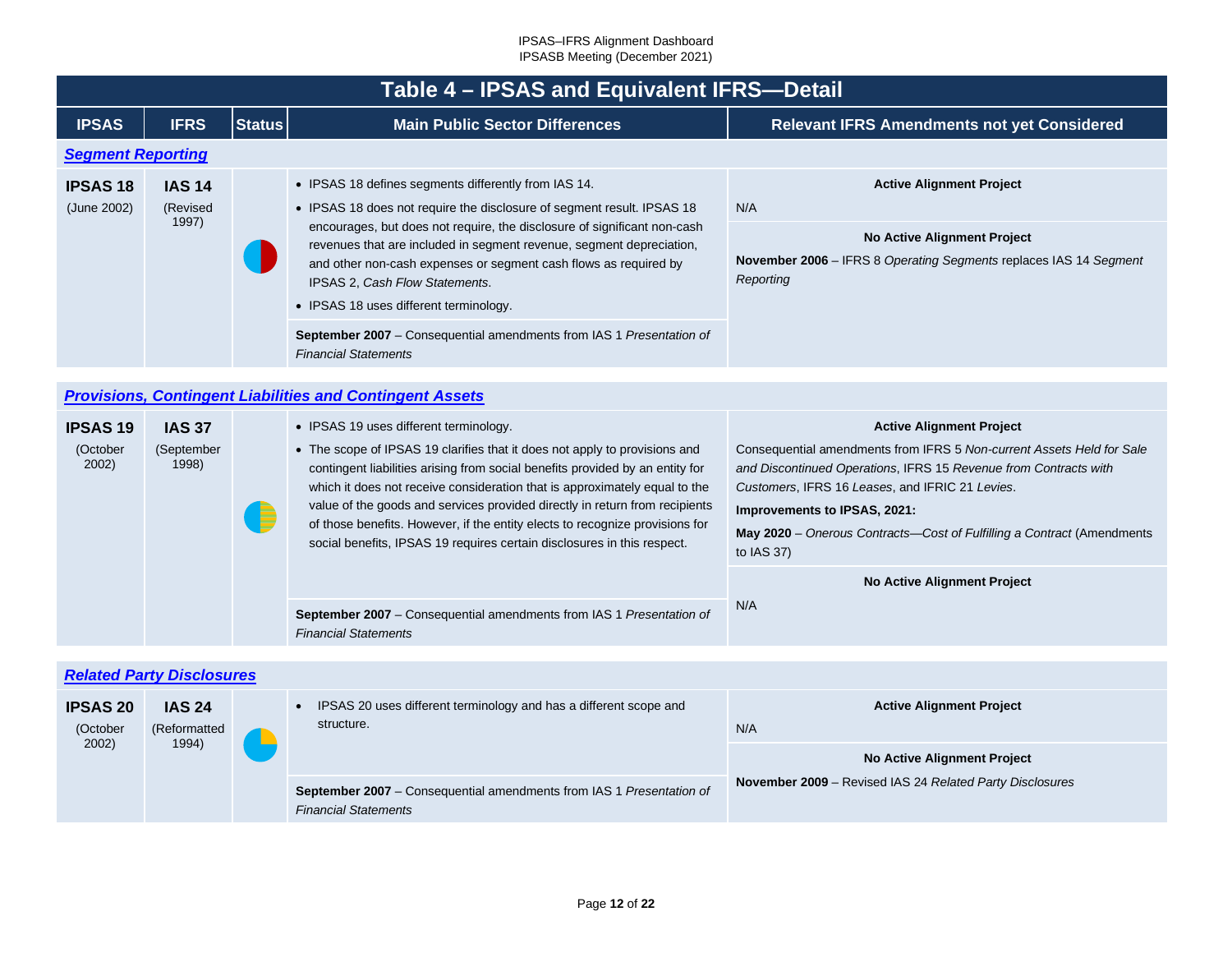<span id="page-12-4"></span><span id="page-12-1"></span><span id="page-12-0"></span>

|                                       | Table 4 - IPSAS and Equivalent IFRS-Detail |               |                                                                                                                                                                                                                                                                                                                                                                                                                 |                                                                                                                                                                                                                                                                                                                                                      |  |  |
|---------------------------------------|--------------------------------------------|---------------|-----------------------------------------------------------------------------------------------------------------------------------------------------------------------------------------------------------------------------------------------------------------------------------------------------------------------------------------------------------------------------------------------------------------|------------------------------------------------------------------------------------------------------------------------------------------------------------------------------------------------------------------------------------------------------------------------------------------------------------------------------------------------------|--|--|
| <b>IPSAS</b>                          | <b>IFRS</b>                                | <b>Status</b> | <b>Main Public Sector Differences</b>                                                                                                                                                                                                                                                                                                                                                                           | <b>Relevant IFRS Amendments not yet Considered</b>                                                                                                                                                                                                                                                                                                   |  |  |
|                                       |                                            |               | <b>Impairment of Non-Cash-Generating Assets</b>                                                                                                                                                                                                                                                                                                                                                                 |                                                                                                                                                                                                                                                                                                                                                      |  |  |
| <b>IPSAS 21</b><br>(December<br>2004) | <b>IAS 36</b><br>(Revised<br>March 2004)   |               | • IPSAS 19 uses different terminology.<br>• IPSAS 21 deals with the impairment of non-cash-generating assets of<br>public sector entities, while IAS 36 deals with the impairment of cash-<br>generating assets of profit-oriented entities. IPSAS 26 deals with the<br>impairment of cash-generating assets of public sector entities.<br>September 2007 - Consequential amendments from IAS 1 Presentation of | <b>Active Alignment Project</b><br>Consequential amendments from IFRS 5 Non-current Assets Held for Sale<br>and Discontinued Operations, IFRS 13 Fair Value Measurement and IFRS<br>15 Revenue from Contracts with Customers.<br>Presentation - No Active Alignment Project <sup>3</sup><br>Consequential amendments from IFRS 8 Operating Segments. |  |  |
|                                       | <b>Financial Statements</b>                |               |                                                                                                                                                                                                                                                                                                                                                                                                                 |                                                                                                                                                                                                                                                                                                                                                      |  |  |
|                                       |                                            |               | <b>Disclosure of Financial Information about the General Government Sector</b>                                                                                                                                                                                                                                                                                                                                  |                                                                                                                                                                                                                                                                                                                                                      |  |  |
| <b>IPSAS 22</b><br>(December<br>2006) |                                            |               | Not applicable.                                                                                                                                                                                                                                                                                                                                                                                                 | Not applicable.                                                                                                                                                                                                                                                                                                                                      |  |  |
|                                       |                                            |               | <b>Revenue from Non-Exchange Transactions (Taxes and Transfers)</b>                                                                                                                                                                                                                                                                                                                                             |                                                                                                                                                                                                                                                                                                                                                      |  |  |
| <b>IPSAS 23</b><br>(December<br>2006) |                                            |               | Not applicable.                                                                                                                                                                                                                                                                                                                                                                                                 | Not applicable.                                                                                                                                                                                                                                                                                                                                      |  |  |
|                                       |                                            |               |                                                                                                                                                                                                                                                                                                                                                                                                                 |                                                                                                                                                                                                                                                                                                                                                      |  |  |
|                                       |                                            |               | <b>Presentation of Budget Information in Financial Statements</b>                                                                                                                                                                                                                                                                                                                                               |                                                                                                                                                                                                                                                                                                                                                      |  |  |
| <b>IPSAS 24</b><br>(December<br>2006) |                                            |               | Not applicable.                                                                                                                                                                                                                                                                                                                                                                                                 | Not applicable.                                                                                                                                                                                                                                                                                                                                      |  |  |

<span id="page-12-3"></span><span id="page-12-2"></span><sup>&</sup>lt;sup>3</sup> Outstanding presentation-related amendments do not impact on IFRS alignment categorization.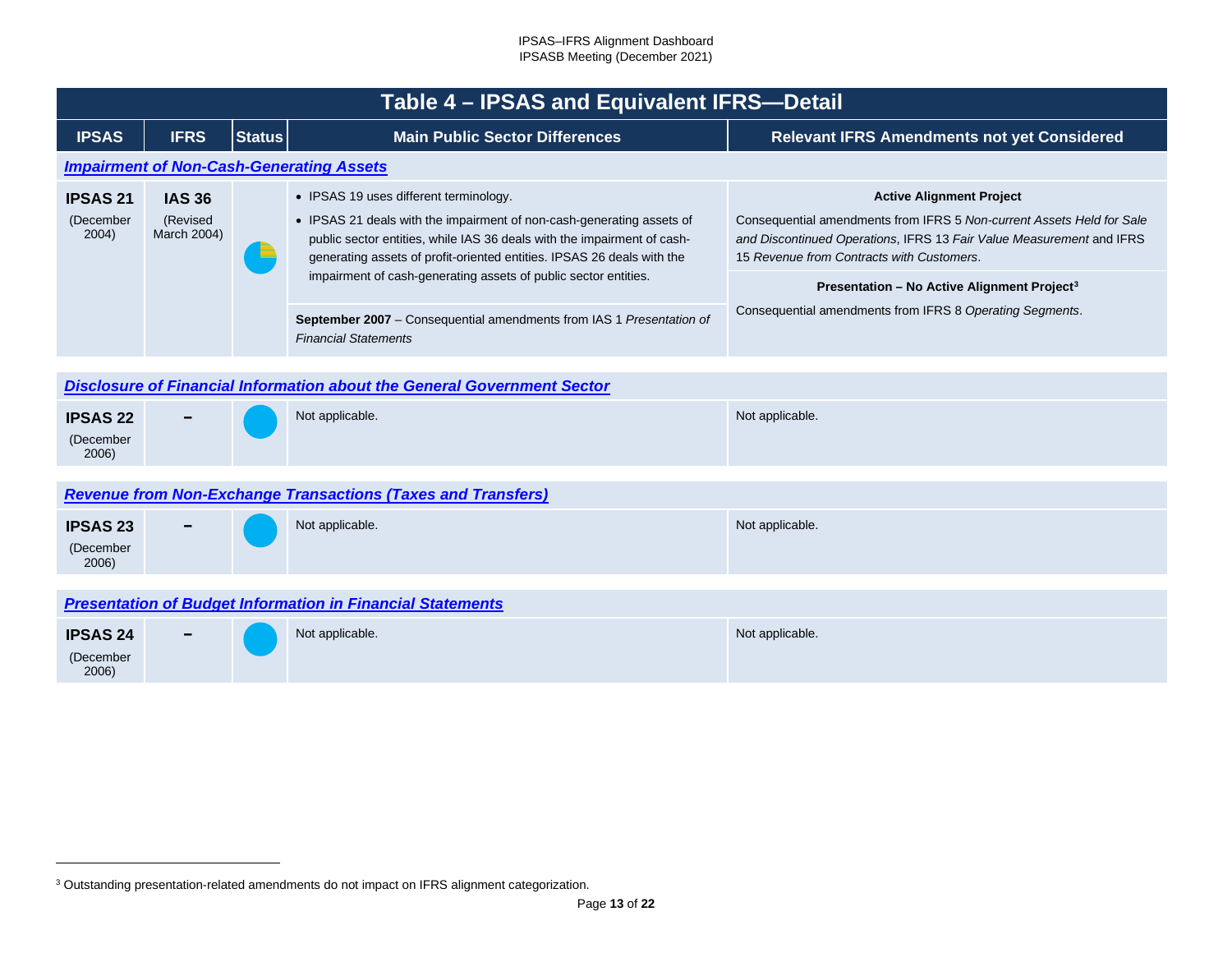<span id="page-13-0"></span>

|                                       | Table 4 – IPSAS and Equivalent IFRS-Detail  |               |                                                                                                                                                                                                                                                                                                                                                                                                                             |                                                                                                                                                                                                                                                                                                                                                             |  |
|---------------------------------------|---------------------------------------------|---------------|-----------------------------------------------------------------------------------------------------------------------------------------------------------------------------------------------------------------------------------------------------------------------------------------------------------------------------------------------------------------------------------------------------------------------------|-------------------------------------------------------------------------------------------------------------------------------------------------------------------------------------------------------------------------------------------------------------------------------------------------------------------------------------------------------------|--|
| <b>IPSAS</b>                          | <b>IFRS</b>                                 | <b>Status</b> | <b>Main Public Sector Differences</b>                                                                                                                                                                                                                                                                                                                                                                                       | <b>Relevant IFRS Amendments not yet Considered</b>                                                                                                                                                                                                                                                                                                          |  |
|                                       | <b>Impairment of Cash-Generating Assets</b> |               |                                                                                                                                                                                                                                                                                                                                                                                                                             |                                                                                                                                                                                                                                                                                                                                                             |  |
| <b>IPSAS 26</b><br>(February<br>2008) | <b>IAS 36</b><br>(Revised<br>March 2004)    |               | • IPSAS 26 uses different terminology.<br>• In IPSAS 26, a forced sale is not a reflection of fair value less costs to sell.<br>• IPSAS 26 includes requirements and guidance dealing with the<br>redesignation of assets from cash-generating to non-cash-generating and<br>non-cash-generating to cash-generating.<br>September 2007 - Consequential amendments from IAS 1 Presentation of<br><b>Financial Statements</b> | <b>Active Alignment Project</b><br>Consequential amendments from IFRS 5 Non-current Assets Held for Sale<br>and Discontinued Operations, IFRS 13 Fair Value Measurement and<br><b>IFRS 15 Revenue from Contracts with Customers.</b><br>Presentation - No Active Alignment Project <sup>4</sup><br>Consequential amendments from IFRS 8 Operating Segments. |  |
| <b>Agriculture</b>                    |                                             |               |                                                                                                                                                                                                                                                                                                                                                                                                                             |                                                                                                                                                                                                                                                                                                                                                             |  |
| <b>IPSAS 27</b><br>(December          | <b>IAS 41</b><br>(Amended                   |               | • IPSAS 27 uses different terminology.<br>• The definition of "agricultural activity includes transactions for the                                                                                                                                                                                                                                                                                                          | <b>Active Alignment Project</b><br>Consequential amendments from IFRS 13 Fair Value Measurement and                                                                                                                                                                                                                                                         |  |

<span id="page-13-3"></span>IFRS 16 *Leases*. **ED 77,** *Measurement***:**

N/A

**May 2020** – *Annual Improvements to IFRS® Standards 2018–2020*

**No Active Alignment Project**

distribution of biological assets at no charge or for nominal amount. • The scope section clarifies that biological assets held for the provision or

supply of services are not addressed in this Standard. • IPSAS 27 contains requirements for the measurement at initial recognition, and at each reporting date, of biological assets acquired

through a non-exchange transaction.

<span id="page-13-2"></span>

| <b>Financial Instruments: Presentation</b> |
|--------------------------------------------|
|--------------------------------------------|

December 2008)

<span id="page-13-1"></span>2009)

| <b>IPSAS 28</b><br>(January<br>2010) | <b>IAS 32</b><br>(Amended<br>up to<br>December             |  | • IPSAS 28 uses different terminology.<br>• IPSAS 28 contains additional Application Guidance on when assets and<br>liabilities arising from non-exchange revenue transactions are financial | <b>Active Alignment Project</b><br>Consequential amendments from IFRS 13 Fair Value Measurement, IFRS<br>15 Revenue from Contracts with Customers, and IFRS 16 Leases.                                                   |
|--------------------------------------|------------------------------------------------------------|--|----------------------------------------------------------------------------------------------------------------------------------------------------------------------------------------------|--------------------------------------------------------------------------------------------------------------------------------------------------------------------------------------------------------------------------|
|                                      | 2008)<br><b>IFRIC 2</b><br>(Amended<br>up to July<br>2014) |  | assets or financial liabilities.<br>• IPSAS 28 contains additional Application Guidance dealing with the<br>identification of arrangements that are, in substance, contractual.              | <b>No Active Alignment Project</b><br>N/A                                                                                                                                                                                |
|                                      |                                                            |  |                                                                                                                                                                                              | September 2007 - Consequential amendments from IAS 1 Presentation of<br><b>Financial Statements</b><br>June 2011 - Consequential amendments Presentation of Items of Other<br>Comprehensive Income (Amendments to IAS 1) |

<sup>4</sup> Outstanding presentation-related amendments do not impact on IFRS alignment categorization.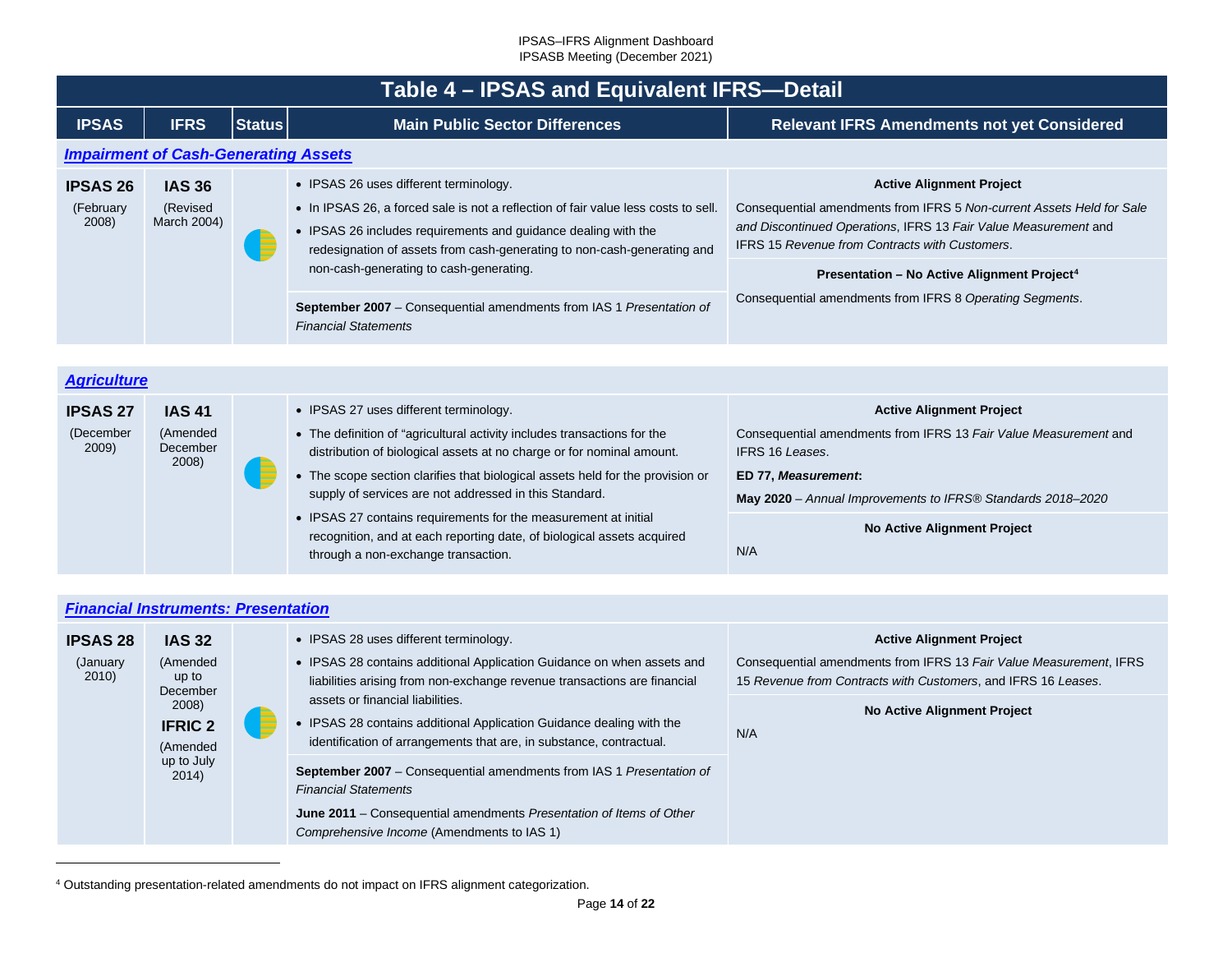<span id="page-14-0"></span>

|                                       | Table 4 – IPSAS and Equivalent IFRS-Detail                                                                   |               |                                                                                                                                                                                                                                                                                                                                                                                                                                                                                                                                        |                                                                                                                                                                                                                                                                                                                                                                                                                                     |  |  |
|---------------------------------------|--------------------------------------------------------------------------------------------------------------|---------------|----------------------------------------------------------------------------------------------------------------------------------------------------------------------------------------------------------------------------------------------------------------------------------------------------------------------------------------------------------------------------------------------------------------------------------------------------------------------------------------------------------------------------------------|-------------------------------------------------------------------------------------------------------------------------------------------------------------------------------------------------------------------------------------------------------------------------------------------------------------------------------------------------------------------------------------------------------------------------------------|--|--|
| <b>IPSAS</b>                          | <b>IFRS</b>                                                                                                  | <b>Status</b> | <b>Main Public Sector Differences</b>                                                                                                                                                                                                                                                                                                                                                                                                                                                                                                  | <b>Relevant IFRS Amendments not yet Considered</b>                                                                                                                                                                                                                                                                                                                                                                                  |  |  |
|                                       |                                                                                                              |               | <b>Financial Instruments: Recognition and Measurement</b>                                                                                                                                                                                                                                                                                                                                                                                                                                                                              |                                                                                                                                                                                                                                                                                                                                                                                                                                     |  |  |
| <b>IPSAS 29</b><br>(January)<br>2010) | <b>IAS 39</b><br>(Amended<br>up to<br>December<br>2008)<br><b>IFRIC 16</b><br>(Amended<br>up to May<br>2011) | E             | • IPSAS 29 uses different terminology.<br>• IPSAS 29 contains additional application guidance to deal with<br>concessionary loans and financial guarantee contracts entered into at nil<br>or nominal consideration.<br>• Principles from IFRIC 9, Reassessment of Embedded Derivatives and<br>IFRIC 16 Hedges of a Net Investment in a Foreign Operation have been<br>included as authoritative appendices to IPSAS 29.<br><b>September 2007</b> – Consequential amendments from IAS 1 Presentation of<br><b>Financial Statements</b> | <b>Active Alignment Project</b><br>Consequential amendments from IFRS 13 Fair Value Measurement, IFRS<br>15 Revenue from Contracts with Customers, and IFRS 16 Leases.<br>Improvements to IPSAS, 2021:<br>August 2020 – Interest Rate Benchmark Reform—Phase 2 (Amendments to<br>IFRS 9, IAS 39, IFRS 7, IFRS 4 and IFRS 16)<br><b>September 2019</b> – Interest Rate Benchmark Reform (Amendments to IFRS<br>9, IAS 39 and IFRS 7) |  |  |
|                                       |                                                                                                              |               |                                                                                                                                                                                                                                                                                                                                                                                                                                                                                                                                        | No Active Alignment Project<br>N/A                                                                                                                                                                                                                                                                                                                                                                                                  |  |  |

# <span id="page-14-1"></span>*[Financial Instruments: Disclosure](#page-2-25)*

| <b>IPSAS 30</b><br>(January)<br>2010) | <b>IFRS 7</b><br>(Amended<br>up to April<br>2009) |  | • IPSAS 30 uses different terminology.<br>• IPSAS 30 contains requirements related to concessionary loans.                                                                                                                                                                                                                           | <b>Active Alignment Project</b><br>Consequential amendments from IFRS 13 Fair Value Measurement and<br><b>IFRS 16 Leases.</b><br>Improvements to IPSAS, 2021:<br>August 2020 – Interest Rate Benchmark Reform—Phase 2 (Amendments to<br>IFRS 9, IAS 39, IFRS 7, IFRS 4 and IFRS 16)<br><b>September 2019</b> – Interest Rate Benchmark Reform (Amendments to IFRS<br>9, IAS 39 and IFRS 7) |
|---------------------------------------|---------------------------------------------------|--|--------------------------------------------------------------------------------------------------------------------------------------------------------------------------------------------------------------------------------------------------------------------------------------------------------------------------------------|--------------------------------------------------------------------------------------------------------------------------------------------------------------------------------------------------------------------------------------------------------------------------------------------------------------------------------------------------------------------------------------------|
|                                       |                                                   |  | September 2007 - Consequential amendments from IAS 1 Presentation of<br><b>Financial Statements</b><br>June 2011 – Consequential amendments from Presentation of Items of<br>Other Comprehensive Income (Amendments to IAS 1)<br><b>December 2014</b> – Consequential amendments from Disclosure Initiative<br>(Amendments to IAS 1) | <b>No Active Alignment Project</b><br>N/A                                                                                                                                                                                                                                                                                                                                                  |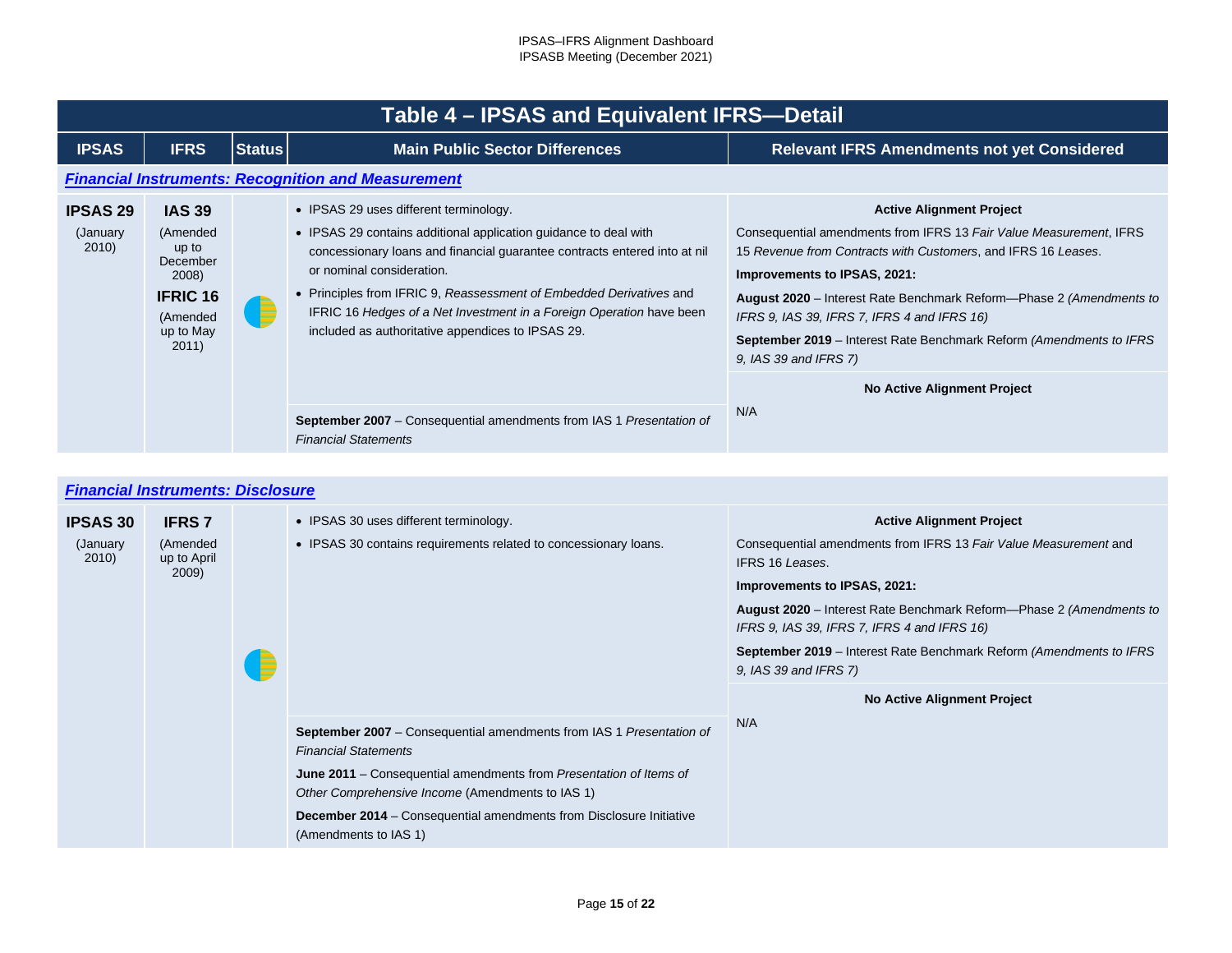<span id="page-15-0"></span>

|                                       | Table 4 - IPSAS and Equivalent IFRS-Detail                                                            |               |                                                                                                                                                                                                                                                                                                                                                           |                                                                                                                                                                        |  |  |
|---------------------------------------|-------------------------------------------------------------------------------------------------------|---------------|-----------------------------------------------------------------------------------------------------------------------------------------------------------------------------------------------------------------------------------------------------------------------------------------------------------------------------------------------------------|------------------------------------------------------------------------------------------------------------------------------------------------------------------------|--|--|
| <b>IPSAS</b>                          | <b>IFRS</b>                                                                                           | <b>Status</b> | <b>Main Public Sector Differences</b>                                                                                                                                                                                                                                                                                                                     | <b>Relevant IFRS Amendments not yet Considered</b>                                                                                                                     |  |  |
| <b>Intangible Assets</b>              |                                                                                                       |               |                                                                                                                                                                                                                                                                                                                                                           |                                                                                                                                                                        |  |  |
| <b>IPSAS 31</b><br>(January)<br>2010) | <b>IAS 38</b><br>(Amended<br>up to<br>December<br>2008)<br><b>SIC 32</b><br>(Issued in<br>March 2002) |               | • IPSAS 31 uses different terminology.<br>• IPSAS 31 includes a scope exclusion for the powers and rights conferred<br>by legislation, a constitution, or by equivalent means.<br>• IPSAS 31 does not require or prohibit the recognition of intangible<br>heritage assets.<br><b>March 2007</b> – Consequential amendments from Revised IAS 23 Borrowing | <b>Active Alignment Project</b><br>Consequential amendments from IFRS 13 Fair Value Measurement, IFRS<br>15 Revenue from Contracts with Customers, and IFRS 16 Leases. |  |  |
|                                       |                                                                                                       |               | Costs<br><b>September 2007</b> – Consequential amendments from IAS 1 Presentation of<br><b>Financial Statements</b>                                                                                                                                                                                                                                       | <b>No Active Alignment Project</b><br>N/A                                                                                                                              |  |  |

### <span id="page-15-1"></span>*[Service Concession Arrangements: Grantor](#page-2-27)*

| <b>IPSAS 32</b>   | IFRIC 12,                                               |  | • IPSAS 33 uses different terminology.                                                                           | <b>Active Alignment Project</b>                                                                                                     |
|-------------------|---------------------------------------------------------|--|------------------------------------------------------------------------------------------------------------------|-------------------------------------------------------------------------------------------------------------------------------------|
| (October<br>2011) | (Amended<br>up to<br>November<br>2013)<br><b>SIC 29</b> |  | • IPSAS 32 is applied to the grantor and IFRIC 12 Service Concession<br>Arrangements is applied to the operator. | Consequential amendments from IFRS 13 Fair Value Measurement, IFRS<br>15 Revenue from Contracts with Customers, and IFRS 16 Leases. |
|                   |                                                         |  |                                                                                                                  | <b>No Active Alignment Project</b>                                                                                                  |
|                   |                                                         |  |                                                                                                                  | N/A                                                                                                                                 |
|                   | (Amended<br>up to<br>November<br>2006)                  |  |                                                                                                                  |                                                                                                                                     |

## <span id="page-15-2"></span>*[First-time Adoption of Accrual Basis IPSASs](#page-2-28)*

| <b>IPSAS 33</b> | <b>IFRS1</b>        |  | • IPSAS 33 uses different terminology.                                                                                        | <b>Active Alignment Project</b>                                                                                              |  |  |
|-----------------|---------------------|--|-------------------------------------------------------------------------------------------------------------------------------|------------------------------------------------------------------------------------------------------------------------------|--|--|
| (January        | (Amended            |  | • IPSAS 33 has different structure and requirements compared to IFRS 1.                                                       | Consequential amendments from IFRS 15 Revenue from Contracts with                                                            |  |  |
| 2015)           | up to June<br>2017) |  | March 2007 – Consequential amendments from Revised IAS 23 Borrowing<br>Costs                                                  | Customers and IFRS 16 Leases.<br>Improvements to IPSAS, 2021:<br>May 2020 - Annual Improvements to IFRS® Standards 2018-2020 |  |  |
|                 |                     |  | September 2007 - Consequential amendments from IAS 1 Presentation of                                                          |                                                                                                                              |  |  |
|                 |                     |  | <b>Financial Statements</b>                                                                                                   | <b>No Active Alignment Project</b>                                                                                           |  |  |
|                 |                     |  | <b>June 2011</b> – Consequential amendments from Presentation of Items of<br>Other Comprehensive Income (Amendments to IAS 1) | N/A                                                                                                                          |  |  |
|                 |                     |  |                                                                                                                               |                                                                                                                              |  |  |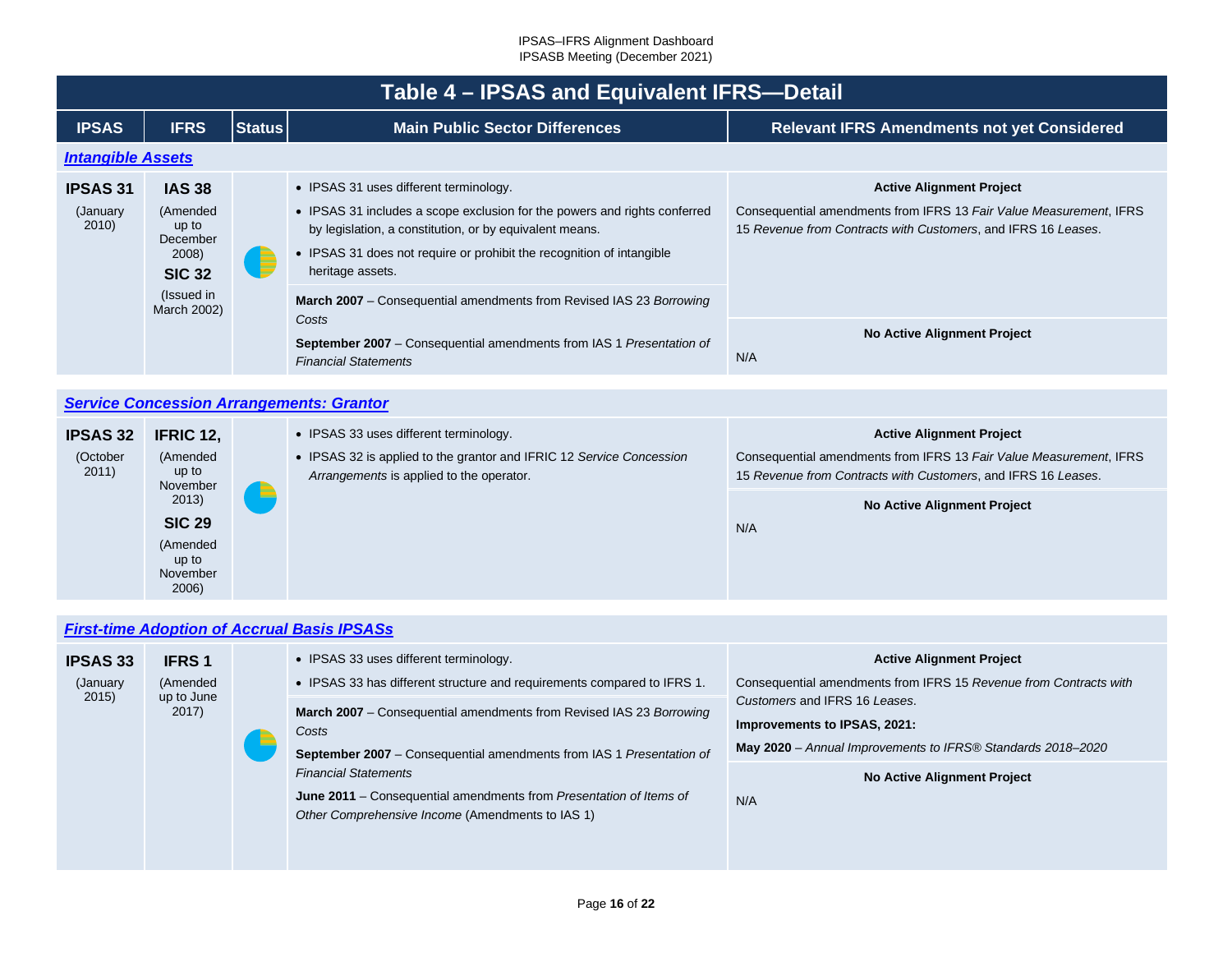<span id="page-16-1"></span>

|                                      | Table 4 - IPSAS and Equivalent IFRS-Detail               |               |                                                                                                                                                                                                                                                                                                               |                                                    |  |  |  |  |  |  |  |
|--------------------------------------|----------------------------------------------------------|---------------|---------------------------------------------------------------------------------------------------------------------------------------------------------------------------------------------------------------------------------------------------------------------------------------------------------------|----------------------------------------------------|--|--|--|--|--|--|--|
| <b>IPSAS</b>                         | <b>IFRS</b>                                              | <b>Status</b> | <b>Main Public Sector Differences</b>                                                                                                                                                                                                                                                                         | <b>Relevant IFRS Amendments not yet Considered</b> |  |  |  |  |  |  |  |
|                                      | <b>Separate Financial Statements</b>                     |               |                                                                                                                                                                                                                                                                                                               |                                                    |  |  |  |  |  |  |  |
| <b>IPSAS 34</b><br>(January<br>2015) | <b>IAS 27</b><br>(Amended<br>up to<br>December<br>2014)  |               | • IPSAS 34 uses different terminology.<br>• IPSAS 34 contains specific requirements for a controlling entity that is not<br>itself an investment entity but which has an investment in a controlled<br>investment entity.                                                                                     | Fully updated.                                     |  |  |  |  |  |  |  |
|                                      |                                                          |               |                                                                                                                                                                                                                                                                                                               |                                                    |  |  |  |  |  |  |  |
|                                      | <b>Consolidated Financial Statements</b>                 |               |                                                                                                                                                                                                                                                                                                               |                                                    |  |  |  |  |  |  |  |
| <b>IPSAS 35</b><br>(January<br>2015) | <b>IFRS 10</b><br>(Amended<br>up to<br>December<br>2014) |               | • IPSAS 35 uses different terminology.<br>• IPSAS 35 defines the term "binding arrangement".<br>• IPSAS 35 contains more guidance on non-financial benefits.<br>• IPSAS 35 does not require that a controlling entity, that is not itself an<br>investment entity, shall consolidate all controlled entities. | Fully updated.                                     |  |  |  |  |  |  |  |

## <span id="page-16-2"></span><span id="page-16-0"></span>*[Investments in Associates and Joint Ventures](#page-2-30)*

| <b>IPSAS 36</b><br>(January)<br>2015) | <b>IAS 28</b><br>(Amended<br>up to<br>December<br>2014) | • IPSAS 36 uses different terminology.<br>• IPSAS 36 applies to all investments where the investor has a quantifiable<br>ownership interest. IAS 28 (Amended in 2011) does not contain a similar<br>requirement.<br>• Where an entity is precluded by IPSAS 29 from measuring the retained<br>interest in a former associate or joint venture at fair value, IPSAS 36<br>permits an entity to use carrying amount as the cost on initial recognition<br>of the financial asset. | Fully updated. |
|---------------------------------------|---------------------------------------------------------|---------------------------------------------------------------------------------------------------------------------------------------------------------------------------------------------------------------------------------------------------------------------------------------------------------------------------------------------------------------------------------------------------------------------------------------------------------------------------------|----------------|
|                                       |                                                         | <b>September 2007</b> – Consequential amendments from IAS 1 Presentation of<br><b>Financial Statements</b><br>December 2016 - Annual Improvements to IFRS Standards 2014-2016<br>Cycle                                                                                                                                                                                                                                                                                          |                |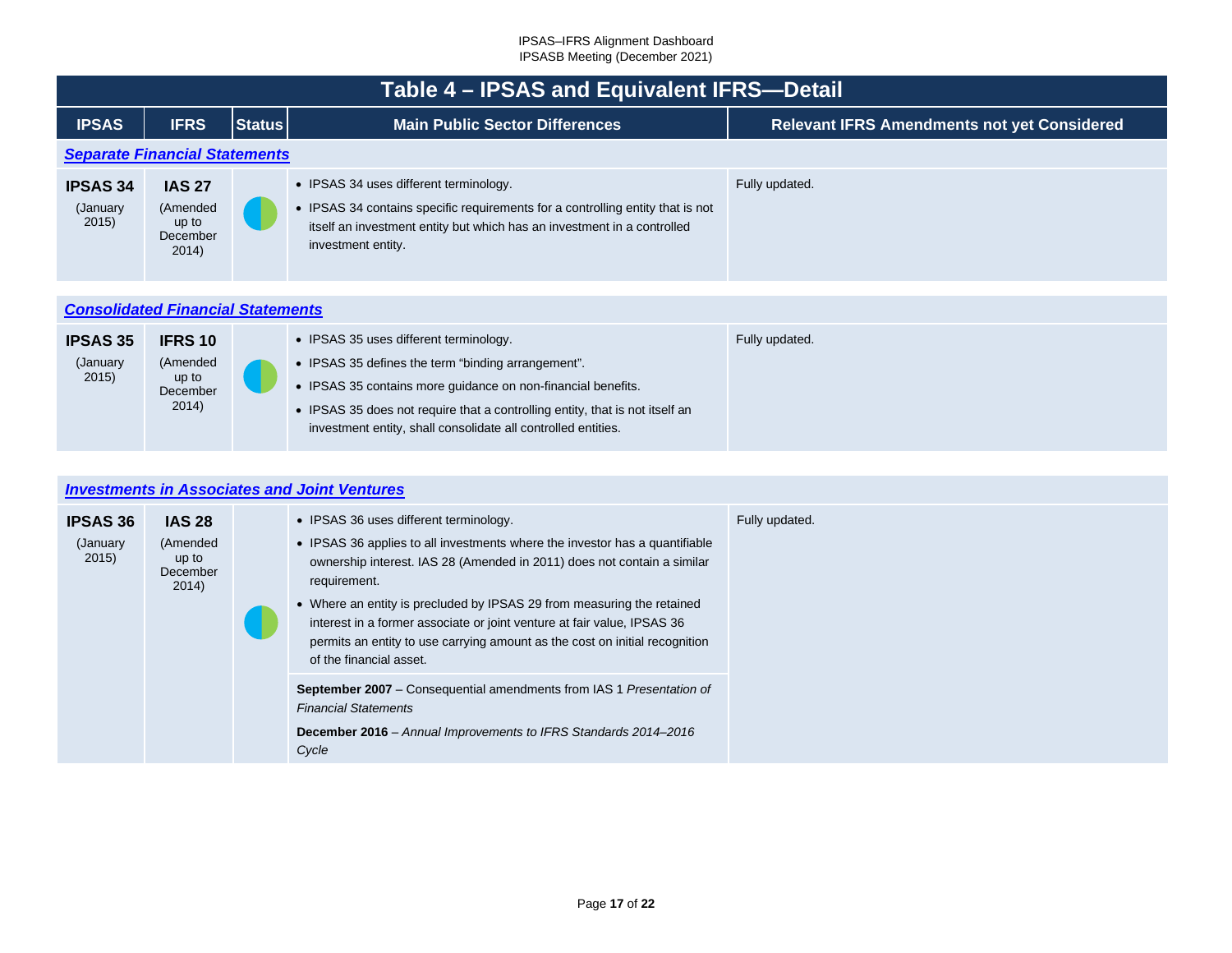<span id="page-17-3"></span><span id="page-17-2"></span><span id="page-17-1"></span><span id="page-17-0"></span>

|                                                  | Table 4 - IPSAS and Equivalent IFRS-Detail                  |               |                                                                                                                                                                                                                                                                                                                                                                                                   |                                                                                                                                                                                                                                                                          |  |  |  |  |  |
|--------------------------------------------------|-------------------------------------------------------------|---------------|---------------------------------------------------------------------------------------------------------------------------------------------------------------------------------------------------------------------------------------------------------------------------------------------------------------------------------------------------------------------------------------------------|--------------------------------------------------------------------------------------------------------------------------------------------------------------------------------------------------------------------------------------------------------------------------|--|--|--|--|--|
| <b>IPSAS</b>                                     | <b>IFRS</b>                                                 | <b>Status</b> | <b>Main Public Sector Differences</b>                                                                                                                                                                                                                                                                                                                                                             | <b>Relevant IFRS Amendments not yet Considered</b>                                                                                                                                                                                                                       |  |  |  |  |  |
| <b>Joint Arrangements</b>                        |                                                             |               |                                                                                                                                                                                                                                                                                                                                                                                                   |                                                                                                                                                                                                                                                                          |  |  |  |  |  |
| <b>IPSAS 37</b><br>(January<br>2015)             | <b>IFRS 11</b><br>(Amended<br>up<br>December<br>2014)       |               | • IPSAS 37 uses different terminology.<br>• IPSAS 35 defines the term "binding arrangement".<br>• IPSAS 37 contains additional illustrative examples that reflect the public<br>sector context.                                                                                                                                                                                                   | Fully updated.                                                                                                                                                                                                                                                           |  |  |  |  |  |
| <b>Disclosure of Interests in Other Entities</b> |                                                             |               |                                                                                                                                                                                                                                                                                                                                                                                                   |                                                                                                                                                                                                                                                                          |  |  |  |  |  |
| <b>IPSAS 38</b><br>(January<br>2015)             | <b>IFRS 12</b><br>(Amended<br>up<br>December<br>2014)       |               | • IPSAS 38 uses different terminology.<br>• The definition of a structured entity in IPSAS 38 acknowledges the<br>differing ways in which control may be obtained in the public sector.<br>• IPSAS 38 requires that a controlling entity that controls an investment<br>entity, and is not itself an investment entity, disclose information in respect<br>of unconsolidated investment entities. | Fully updated.                                                                                                                                                                                                                                                           |  |  |  |  |  |
| <b>Employee Benefits</b>                         |                                                             |               |                                                                                                                                                                                                                                                                                                                                                                                                   |                                                                                                                                                                                                                                                                          |  |  |  |  |  |
| <b>IPSAS 39</b><br>(July 2016)                   | <b>IAS 19</b><br>(Amended<br><b>up</b><br>December<br>2015) |               | • IPSAS 39 uses different terminology.<br>• IPSAS 39 contains additional guidance on public sector bonus plans.<br>• In IPSAS 39 entities apply a rate that reflects the time value of money.<br>September 2007 - Consequential amendments from IAS 1 Presentation of<br><b>Financial Statements</b>                                                                                              | Fully updated.                                                                                                                                                                                                                                                           |  |  |  |  |  |
|                                                  |                                                             |               |                                                                                                                                                                                                                                                                                                                                                                                                   |                                                                                                                                                                                                                                                                          |  |  |  |  |  |
| <b>Public Sector Combinations</b>                |                                                             |               |                                                                                                                                                                                                                                                                                                                                                                                                   |                                                                                                                                                                                                                                                                          |  |  |  |  |  |
| <b>IPSAS 40</b><br>(January<br>2017)             | <b>IFRS3</b><br>(Amended<br>up to                           |               | • IPSAS 40 uses different terminology and has a different structure and<br>scope.<br>• IPSAS 40 classifies certain combinations as amalgamations.                                                                                                                                                                                                                                                 | <b>Active Alignment Project</b><br>Consequential amendments from IFRS 16 Leases. Conceptual Framework-<br>Limited Scope Update (definition of liability).                                                                                                                |  |  |  |  |  |
|                                                  | December<br>2015)                                           |               | • IPSAS 40 contains additional guidance on public sector specific<br>transactions, for example tax forgiveness.                                                                                                                                                                                                                                                                                   | <b>No Active Alignment Project</b><br><b>Narrow Scope Amendments to IPSAS 40:</b><br><b>October 2018</b> – Definition of a Business (Amendments to IFRS 3)<br>Improvements to IPSAS, 2023:<br>May 2020 - Reference to the Conceptual Framework<br>(Amendments to IFRS 3) |  |  |  |  |  |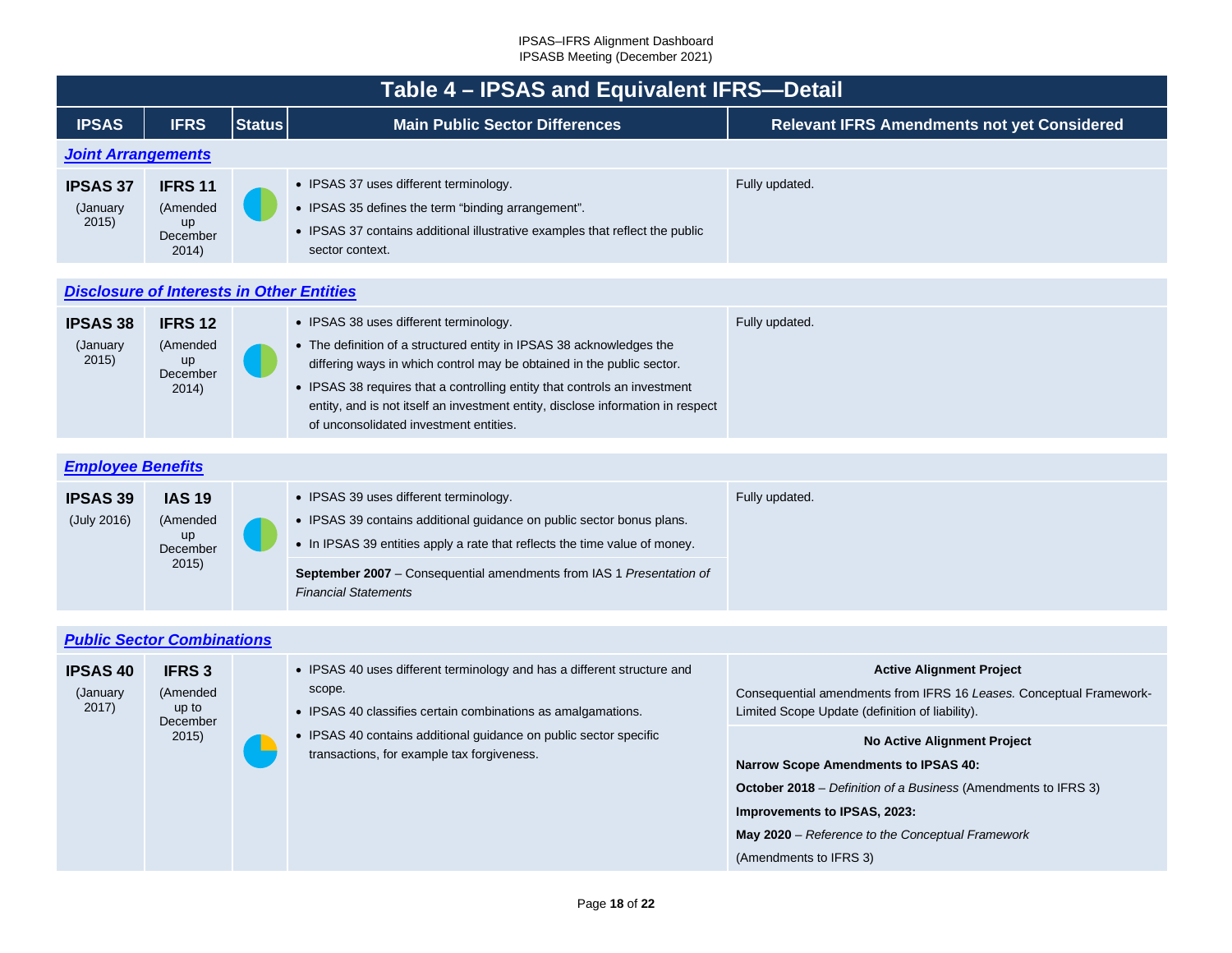<span id="page-18-0"></span>

|                                     | Table 4 - IPSAS and Equivalent IFRS-Detail                                                                                                                          |        |                                                                                                                                                                                                                                                                                                                                                                                                                                                                                                                                                                                                                                                                                                                                                                                                                                                                                                                                                                                                                                                                                            |                                                                                                                                                                                                                                                                                                                                                                                                                                                                                                                                                                                                              |  |  |  |  |  |  |  |
|-------------------------------------|---------------------------------------------------------------------------------------------------------------------------------------------------------------------|--------|--------------------------------------------------------------------------------------------------------------------------------------------------------------------------------------------------------------------------------------------------------------------------------------------------------------------------------------------------------------------------------------------------------------------------------------------------------------------------------------------------------------------------------------------------------------------------------------------------------------------------------------------------------------------------------------------------------------------------------------------------------------------------------------------------------------------------------------------------------------------------------------------------------------------------------------------------------------------------------------------------------------------------------------------------------------------------------------------|--------------------------------------------------------------------------------------------------------------------------------------------------------------------------------------------------------------------------------------------------------------------------------------------------------------------------------------------------------------------------------------------------------------------------------------------------------------------------------------------------------------------------------------------------------------------------------------------------------------|--|--|--|--|--|--|--|
| <b>IPSAS</b>                        | <b>IFRS</b>                                                                                                                                                         | Status | <b>Main Public Sector Differences</b>                                                                                                                                                                                                                                                                                                                                                                                                                                                                                                                                                                                                                                                                                                                                                                                                                                                                                                                                                                                                                                                      | <b>Relevant IFRS Amendments not yet Considered</b>                                                                                                                                                                                                                                                                                                                                                                                                                                                                                                                                                           |  |  |  |  |  |  |  |
|                                     | <b>Financial Instruments</b>                                                                                                                                        |        |                                                                                                                                                                                                                                                                                                                                                                                                                                                                                                                                                                                                                                                                                                                                                                                                                                                                                                                                                                                                                                                                                            |                                                                                                                                                                                                                                                                                                                                                                                                                                                                                                                                                                                                              |  |  |  |  |  |  |  |
| <b>IPSAS41</b><br>(July 2018)       | <b>IFRS 9</b><br>(Amended<br>up to<br>December<br>2015)<br><b>IFRIC 16</b><br>(Amended<br>up to July<br>2014)<br><b>IFRIC 19</b><br>(Amended<br>up to March<br>2018 |        | • IPSAS 41 contains additional application guidance to deal with<br>concessionary loans, financial guarantee contracts entered into at nil or<br>nominal consideration, equity instruments arising from non-exchange<br>transactions and fair value measurement.<br>• In certain instances, IPSAS 41 uses different terminology from IFRS 9.<br>The most significant examples are the use of the terms "statement of<br>financial performance" and "net assets/equity." The equivalent terms in<br>IFRS 9 are "statement of comprehensive income or separate income<br>statement (if presented)" and "equity."<br>• IPSAS 41 does not distinguish between "revenue" and "income." IFRS 9<br>distinguishes between "revenue" and "income," with "income" having a<br>broader meaning than the term "revenue."<br>• Principles from IFRIC 16, Hedges of a Net Investment in a Foreign<br>Operation and IFRIC 18, Extinguishing Financial Liabilities with Equity<br>Instruments have been included as authoritative appendices to IPSAS 41.<br>The IASB issues IFRICs as separate documents. | <b>Active Alignment Project</b><br>Consequential amendments from IFRS 16 Leases.<br>Improvements to IPSAS, 2021:<br>August 2020 - Interest Rate Benchmark Reform-Phase 2 (Amendments to<br>IFRS 9, IAS 39, IFRS 7, IFRS 4 and IFRS 16)<br><b>September 2019</b> – Interest Rate Benchmark Reform (Amendments to IFRS<br>9, IAS 39 and IFRS 7)<br>May 2020 - Annual Improvements to IFRS® Standards 2018-2020 (Fees<br>for the '10 percent test')<br>ED 77, Measurement:<br>May 2020 - Annual Improvements to IFRS® Standards 2018-2020<br>(Taxation cash-flows)<br><b>No Active Alignment Project</b><br>N/A |  |  |  |  |  |  |  |
| <b>Social Benefits</b>              |                                                                                                                                                                     |        |                                                                                                                                                                                                                                                                                                                                                                                                                                                                                                                                                                                                                                                                                                                                                                                                                                                                                                                                                                                                                                                                                            |                                                                                                                                                                                                                                                                                                                                                                                                                                                                                                                                                                                                              |  |  |  |  |  |  |  |
| <b>IPSAS 42</b><br>(January<br>2019 |                                                                                                                                                                     |        | Not applicable.                                                                                                                                                                                                                                                                                                                                                                                                                                                                                                                                                                                                                                                                                                                                                                                                                                                                                                                                                                                                                                                                            | Not applicable.                                                                                                                                                                                                                                                                                                                                                                                                                                                                                                                                                                                              |  |  |  |  |  |  |  |

### <span id="page-18-2"></span><span id="page-18-1"></span>*[Financial Reporting under the Cash Basis of Accounting](#page-2-37)*

| Cash               | $\overline{\phantom{0}}$ | Not applicable. | Not applicable. |
|--------------------|--------------------------|-----------------|-----------------|
| <b>Basis</b>       |                          |                 |                 |
| <b>IPSAS</b>       |                          |                 |                 |
| (November<br>2017) |                          |                 |                 |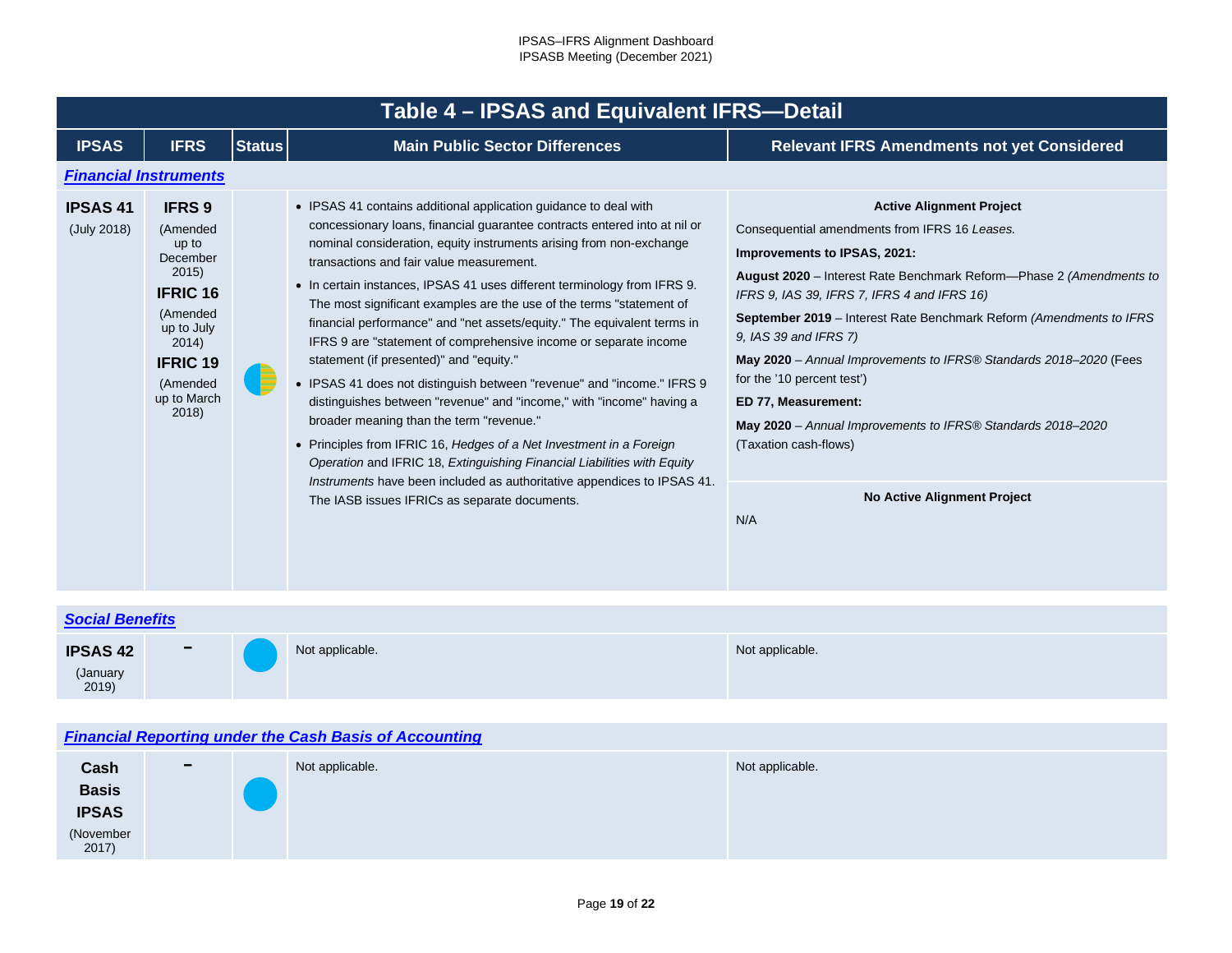<span id="page-19-2"></span><span id="page-19-1"></span><span id="page-19-0"></span>

|                                 | Table 5 – RPG and Equivalent PS--Detail          |               |                                                                                                                                                                                                                                                                                                                                                                                                                                     |                                                                                                                                                                                                                                                                                             |  |  |  |  |  |  |  |
|---------------------------------|--------------------------------------------------|---------------|-------------------------------------------------------------------------------------------------------------------------------------------------------------------------------------------------------------------------------------------------------------------------------------------------------------------------------------------------------------------------------------------------------------------------------------|---------------------------------------------------------------------------------------------------------------------------------------------------------------------------------------------------------------------------------------------------------------------------------------------|--|--|--|--|--|--|--|
| <b>RPG</b>                      | <b>PS</b>                                        | <b>Status</b> | <b>Main Public Sector Differences</b>                                                                                                                                                                                                                                                                                                                                                                                               | <b>Relevant PS Amendments not yet Considered</b>                                                                                                                                                                                                                                            |  |  |  |  |  |  |  |
|                                 |                                                  |               | <b>Reporting on the Long-Term Sustainability of an Entity's Finances</b>                                                                                                                                                                                                                                                                                                                                                            |                                                                                                                                                                                                                                                                                             |  |  |  |  |  |  |  |
| RPG <sub>1</sub><br>(July 2013) |                                                  |               | Not applicable.                                                                                                                                                                                                                                                                                                                                                                                                                     | Not applicable.                                                                                                                                                                                                                                                                             |  |  |  |  |  |  |  |
|                                 |                                                  |               | <b>Financial Statement Discussion and Analysis</b>                                                                                                                                                                                                                                                                                                                                                                                  |                                                                                                                                                                                                                                                                                             |  |  |  |  |  |  |  |
| RPG <sub>2</sub><br>(July 2013) | PS <sub>1</sub><br>Management<br>Commentary      |               | • RPG 2 uses different terminology.<br>• RPG 2 has different users.<br>• RPG 2 has different present identification, presentation and content of<br>financial statement discussion and analysis.<br>Staff note: The IPSASB decided it was important to develop guidance on<br>financial statement discussion and analysis specific to the public sector<br>because of different users of financial statements in the public sector. | No current public sector amendments to consider. The IASB has an ongoing<br>project on Management Commentary, which staff will monitor.<br>Improvements to IPSAS, 2021:<br><b>February 2021</b> – Disclosure of Accounting Policies (Amendments to IAS 1)<br>and IFRS Practice Statement 2) |  |  |  |  |  |  |  |
|                                 | <b>Donorting Corvice Dorformance Information</b> |               |                                                                                                                                                                                                                                                                                                                                                                                                                                     |                                                                                                                                                                                                                                                                                             |  |  |  |  |  |  |  |

| <b>Reporting Service Performance Information</b> |                          |  |                 |                 |  |  |  |  |  |  |
|--------------------------------------------------|--------------------------|--|-----------------|-----------------|--|--|--|--|--|--|
| RPG <sub>3</sub>                                 | $\overline{\phantom{m}}$ |  | Not applicable. | Not applicable. |  |  |  |  |  |  |
| (March                                           |                          |  |                 |                 |  |  |  |  |  |  |
| 2015)                                            |                          |  |                 |                 |  |  |  |  |  |  |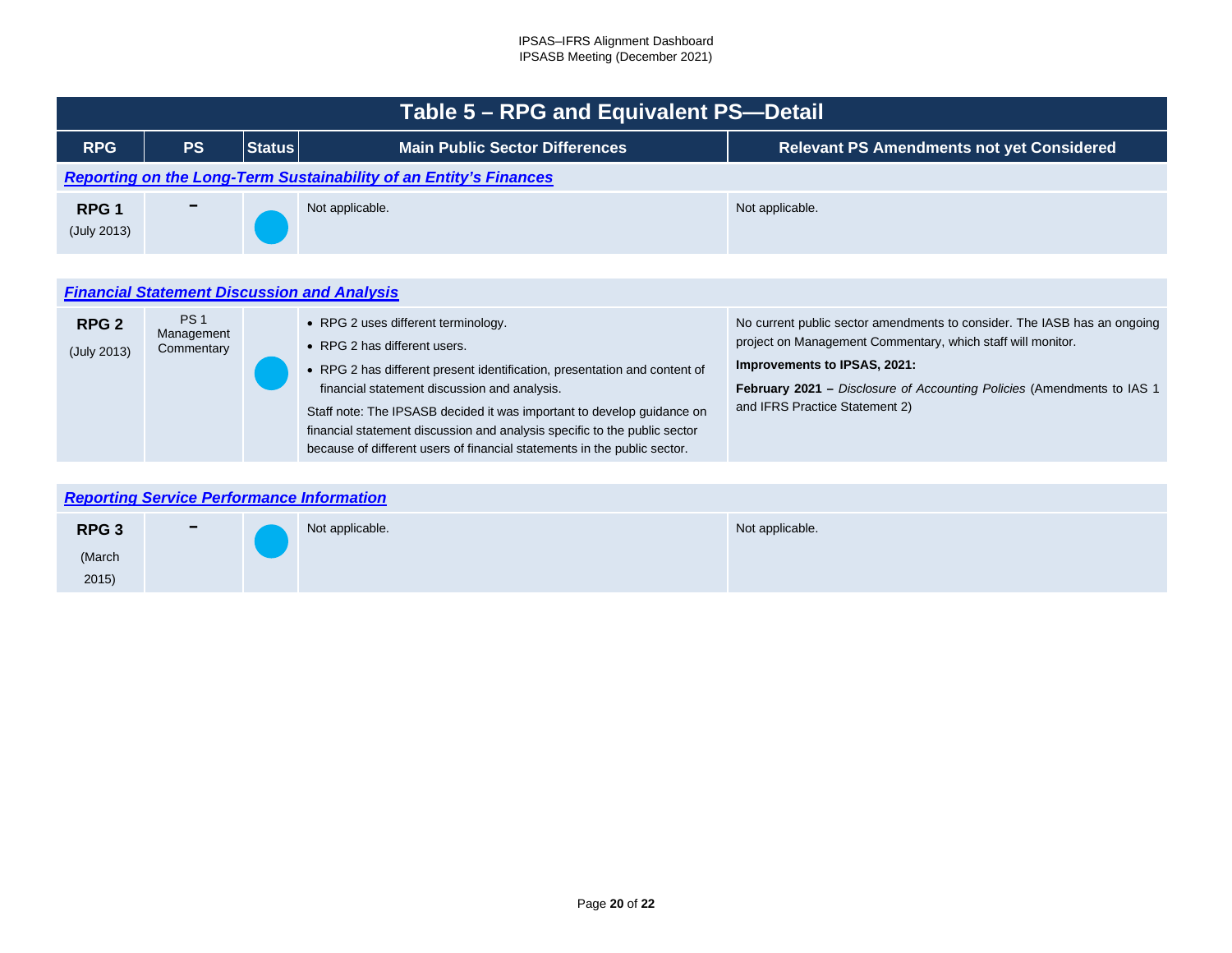<span id="page-20-0"></span>

| Table 6 - Summary of IASB Work Plan as at November 16, 2021                    |                                   |                |                                   |                                 |                                                                                |                                   |             |                                                                |                                                       |  |  |
|--------------------------------------------------------------------------------|-----------------------------------|----------------|-----------------------------------|---------------------------------|--------------------------------------------------------------------------------|-----------------------------------|-------------|----------------------------------------------------------------|-------------------------------------------------------|--|--|
| <b>Standard-Setting Projects</b>                                               |                                   |                |                                   | <b>Research Projects</b>        |                                                                                |                                   |             |                                                                |                                                       |  |  |
| <b>Title</b>                                                                   | <b>Publication</b><br><b>Date</b> |                | IFRS/<br><b>PS</b>                | <b>IPSAS/</b><br><b>RPG</b>     | <b>Title</b>                                                                   | <b>Publication</b><br><b>Date</b> |             | IFRS/<br><b>PS</b>                                             | <b>IPSAS/</b><br><b>RPG</b>                           |  |  |
| Disclosure Initiative-Subsidiaries that are SMEs                               | <b>ED</b><br>Feedback             | H1/<br>2022    | IFRS 10                           | <b>IPSAS 35</b>                 | <b>Business Combinations under Common Control</b>                              | <b>DP</b><br>Feedback             | 12/<br>2021 |                                                                | <b>IPSAS 40</b>                                       |  |  |
| Disclosure Initiative-Targeted Standards-level<br><b>Review of Disclosures</b> | <b>ED</b><br>Feedback             | 01/<br>2022    | <b>IAS 19</b><br>IFRS 13          | <b>IPSAS 39</b><br><b>ED 77</b> | <b>Dynamic Risk Management</b>                                                 | <b>DPD</b>                        | H1/<br>2022 | <b>IAS 39</b>                                                  | <b>IPSAS 29</b>                                       |  |  |
| Financial Instruments with Characteristics of<br>Equity                        | <b>ED</b>                         | $\blacksquare$ | <b>IAS 32</b>                     | <b>IPSAS 28</b>                 | <b>Equity Method</b>                                                           | <b>DPD</b>                        |             |                                                                |                                                       |  |  |
| <b>Management Commentary</b>                                                   | <b>ED</b><br>Feedback             | Q1/<br>2022    | PS <sub>1</sub>                   | RPG <sub>2</sub>                | <b>Extractive Activities</b>                                                   | <b>DPD</b>                        | H1/<br>2022 | IFRS <sub>6</sub>                                              |                                                       |  |  |
| <b>Primary Financial Statements</b>                                            | <b>IFRS</b><br>Standard           | $\sim$         | IAS <sub>1</sub>                  | <b>IPSAS1</b>                   | <b>Goodwill and Impairment</b>                                                 | <b>DPD</b>                        | Q1/<br>2022 | IFRS 3 IAS<br>36                                               | <b>IPSAS 21</b><br><b>IPSAS 26</b><br>IPSAS 40        |  |  |
| <b>Rate-regulated Activities</b>                                               | <b>ED</b><br>Feedback             | 11/<br>2021    |                                   |                                 | <b>Pension Benefits that Depend on Asset Returns</b>                           | Project<br>Summary                |             | <b>IAS 19</b>                                                  | <b>IPSAS 39</b>                                       |  |  |
| Second Comprehensive Review of the IFRS for<br><b>SMEs Standard</b>            | <b>ED</b>                         |                | <b>IFRS</b><br>for<br><b>SMSs</b> | $\sim$                          | Post-implementation Review of IFRS 10, IFRS 11<br>and IFRS 12                  | Feedback<br>Statement             | Q1/<br>2022 | <b>IFRS 10.</b><br><b>IFRS 11</b><br>and<br>IFRS <sub>12</sub> | <b>IPSAS 35</b><br><b>IPSAS 37</b><br><b>IPSAS 38</b> |  |  |
|                                                                                |                                   |                |                                   |                                 | Post-implementation Review of IFRS 9-<br><b>Classification and Measurement</b> | <b>RFI</b>                        | H1/<br>2022 | IFRS 9                                                         | <b>IPSAS 41</b>                                       |  |  |

Key: CM = Core Model; DP = Discussion Paper; DPD = Decide Project Direction; ED = Exposure Draft; RFI = Request for Information; RR = Review Research; PS = Practice Statement; <https://www.ifrs.org/projects/work-plan/>